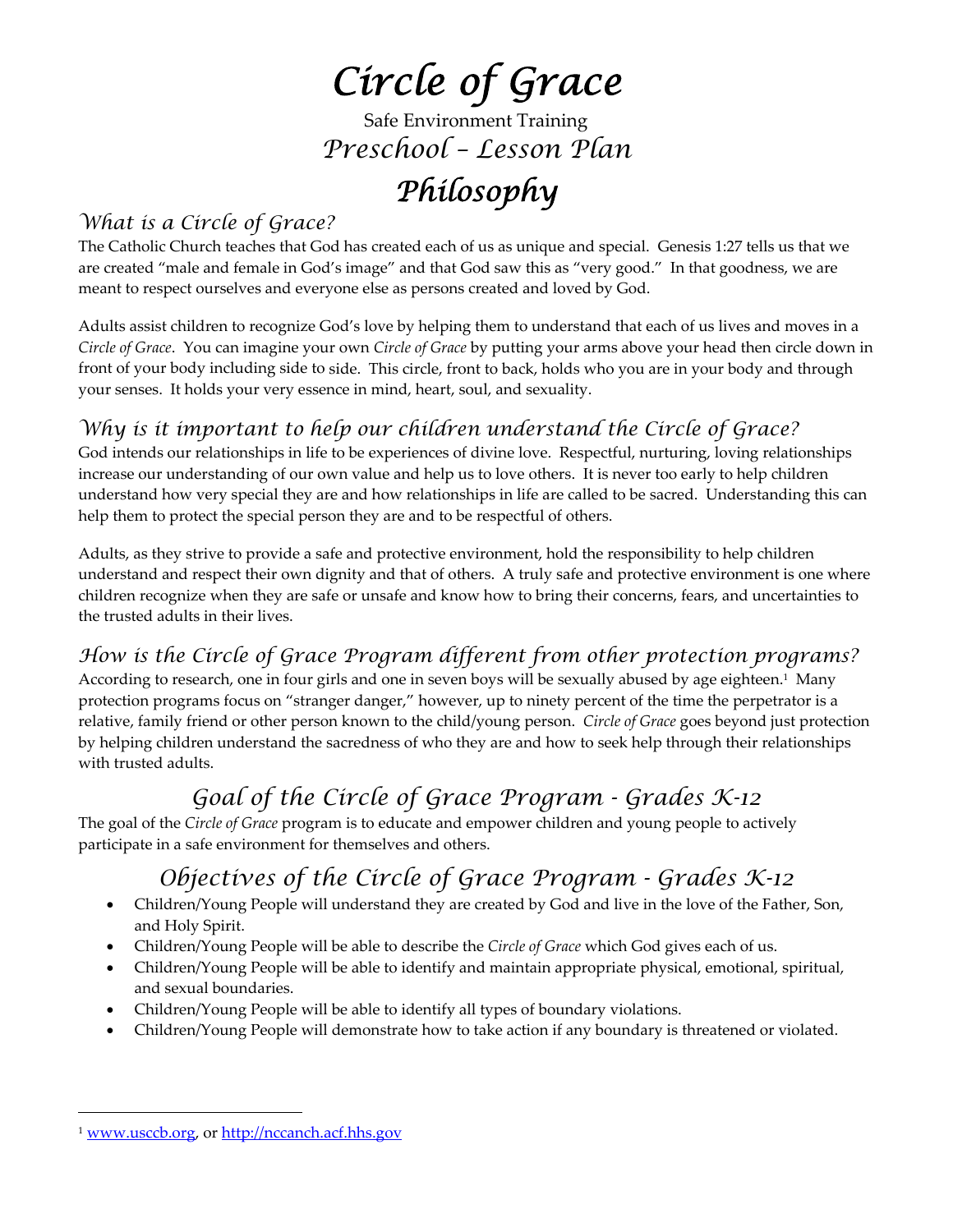# *Preschool Leader Guidelines*

- Every leader should read the Philosophy, Goals and Key Concepts to better understand and prepare to teach the *Circle of Grace*. The Key Concepts review the essence of the curriculum, that God is always present in our *Circle of Grace* and desires an intimate relationship with His children.
- The time frame may vary depending on size of class, age of children, amount of discussion, etc.
- Vocabularies with definitions are intended for the leader. The explanation of vocabulary should be integrated within the context of the lessons to assist the children in their understanding of the *Circle of Grace* Program. The depth of the children's understanding will depend upon their age and developmental stage.
- The Red Light, Green Light, Activity may be adapted to a Happy, Neutral, and Sad Face Activity if the leader believes the children have not been exposed to a stoplight.
- If possible it is always "best practice" to have two adults in the room during the lesson due to the sensitive nature of the material.
- There should be no more than two to three weeks between the last two lessons. Ongoing reinforcement of the concepts is encouraged throughout the year. Hopefully, the language of *Circle of Grace* will become a part of a positive culture of respect, care, and faith that will help protect our children and help them to know what to do when they feel unsafe.
- Your Administrator or Religious Education Director will be sending a letter to all parents regarding *Circle of Grace*. Lesson specific parent information should be handed out as directed. The Parent Packet is included in the Program. Every parish/school is encouraged to provide parent‐education opportunities both to inform parents about the *Circle of Grace* program and to foster greater communication in families.
- Evaluations for each grade are to be completed and returned to the School Administrator or the Director of Religious Education/Formation. The evaluations will be used to complete the Summary Evaluation that is used for ongoing improvement of the program and for the audit records.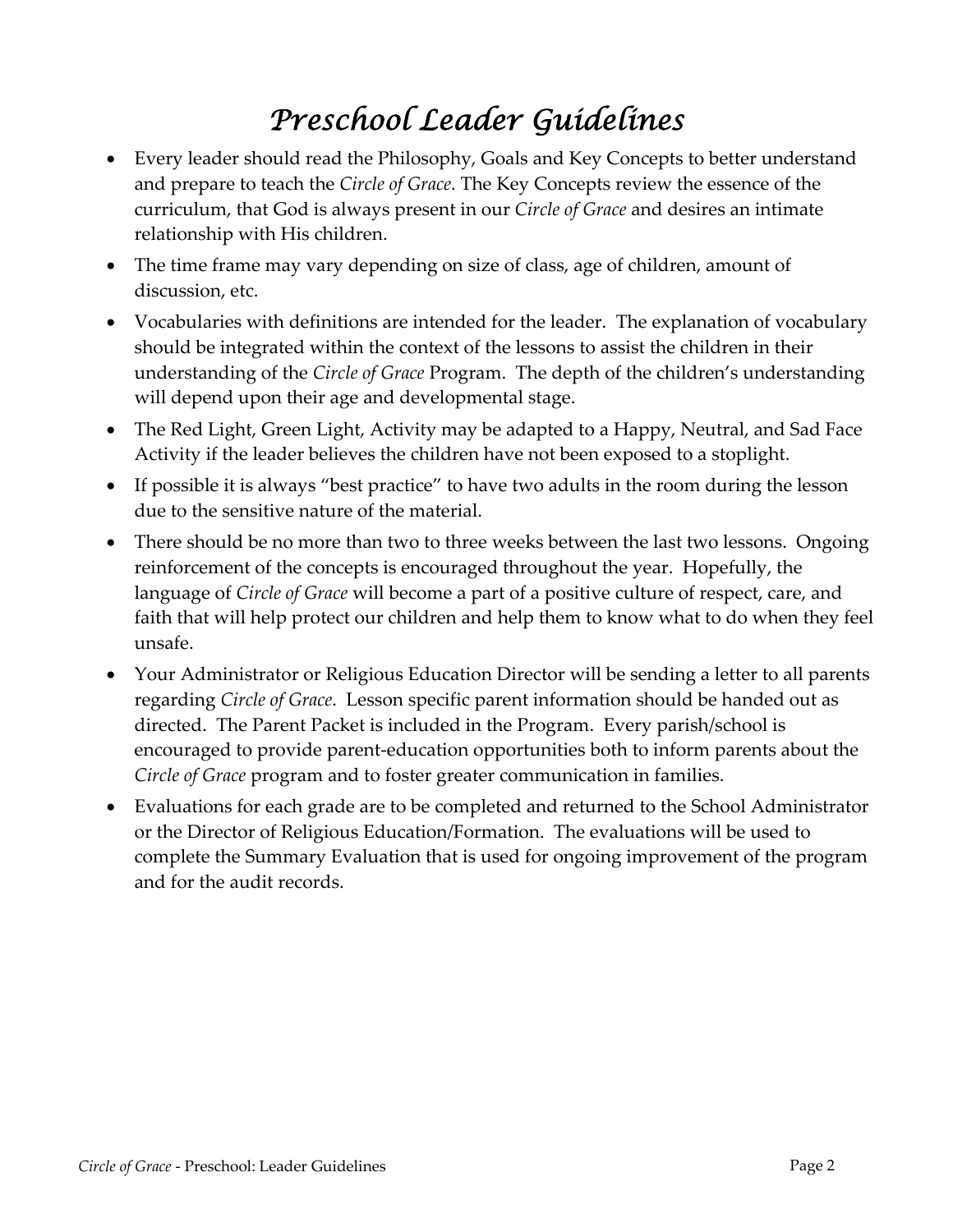## **Summary of the Key Concepts of "***Circle of Grace***"**



#### **God gives each of us a** *Circle of Grace* **(see below) where He is always "Present":**

*Raise your hands above your head, then bring your outstretched arms slowly down. Extend your arms in front of you and then behind you embrace all of the space around you slowly reach down to your feet.*

#### Know that God is in this space with you. This is your Circle of Grace; you are in it.

#### **God is "Present" because He desires a relationship with us.**

- God is with us when we are happy and sad. God does not cause bad things to happen to us. He loves us very much.
- God desires to help us when we are hurt, scared or confused (unsafe).
- Having faith may not take away all of life's struggles. It is because of these struggles, God promised to always "be present"; providing guidance and comfort in our time of need.

#### **God helps us know what belongs in our** *Circle of Grace*

- Our feelings help us know about ourselves and the world around us.
- God helps us know what belongs in our *Circle of Grace* by allowing us to experience peace, love or contentment when something or someone good comes into our *Circle of Grace*.

#### **God helps us know what does not belong in our** *Circle of Grace*

- God desires to help us when we are hurt, scared or confused (unsafe).
- The Holy Spirit prompts (alerts) us that something does not belong in our *Circle of Grace* by giving us "a funny or uncomfortable feeling" that something is not safe. This feeling is there because God wants us to be safe.

#### **God helps us know when to ask for help from someone we trust.**

- God gives us people in our lives to help us when we are troubled or struggling with a concern.
- God wants us to talk to trusted adults about our worries, concerns or funny/uncomfortable feelings so they can help us be safe and take the right action.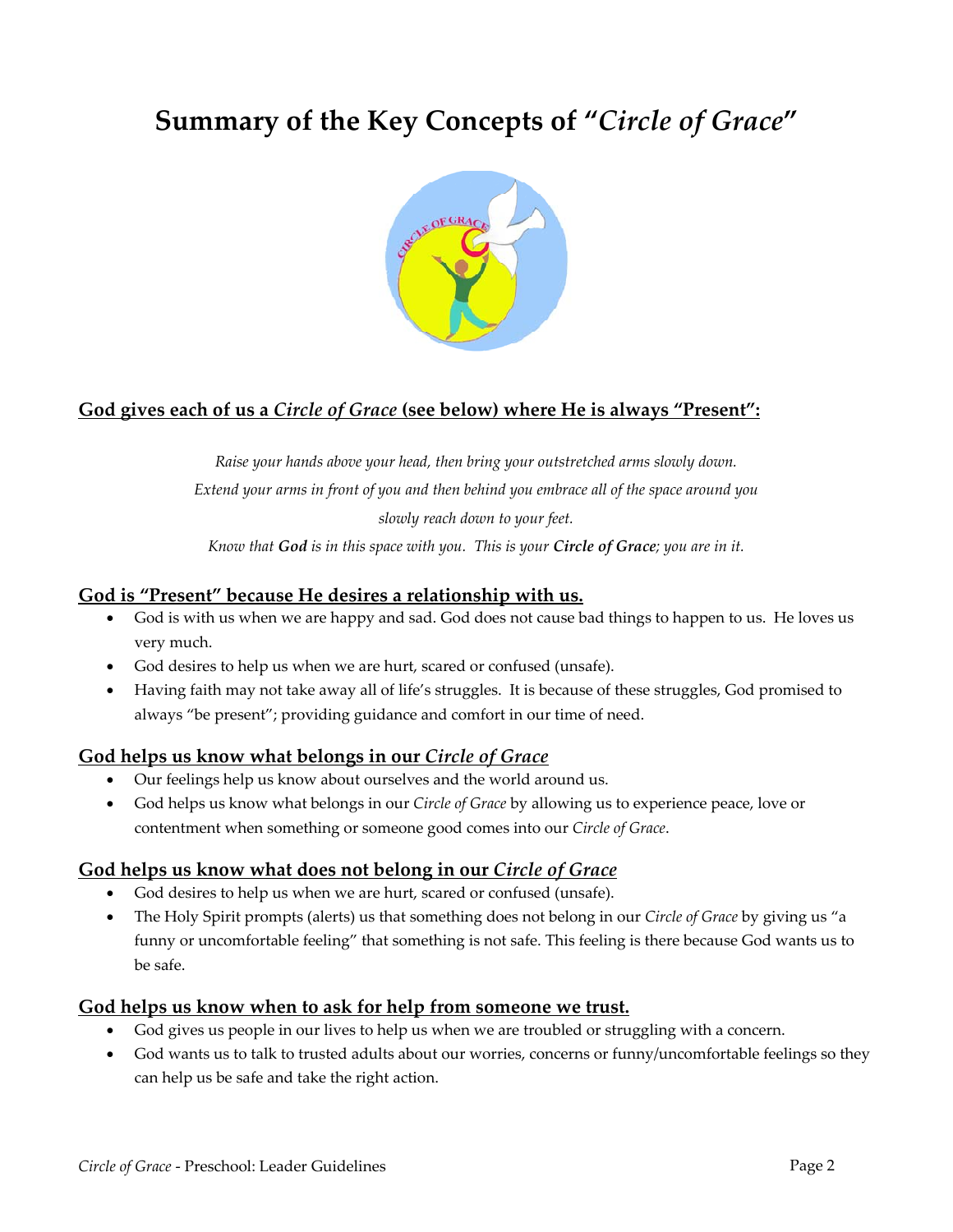# *Lesson 1 What is a Circle of Grace?*

Sometimes children reveal personal information or details about incidents that, in order to respect confidentiality, need to be handled outside of the group environment. If this happens, tell the child, "Thank you for sharing that, \_\_\_\_\_\_\_\_. That sounds really important. I will talk to you about that later (at the end of class, at the break, as soon as humanly possible, etc.)." When this happens, be sure you talk to the child at your first opportunity and alert the administration. Remember that you are the responsible reporter in cases of suspected abuse.

#### **This lesson complements the following Catholic teachings:**

- We are all Children of God
- As Children of God, we are unique and loved by Him
- Jesus teaches us how to love and respect God and others and self
- We are all called to do good

#### **Lesson Goal**

Children will come to understand and/or describe the concept of a *Circle of Grace*.

#### **Lesson Objectives**

#### **Children will be able to:**

- 1. Begin to demonstrate his/her own *Circle of Grace*.
- 2. Begin to describe what makes a person's *Circle of Grace* a holy space.
- 3. Begin to identify the behaviors appropriate for the *Circle of Grace*.

**Vocabulary** *(This is the K through 2 vocabulary list adapted for the preschool class.)*

- 1. **Children of God**: All people are made and loved by God.
- 2. *Circle of Grace*: The love and goodness of God that always surrounds me and all others. (Circle – something that goes around)
- 3. **Grace**: The gift of God's goodness and love to help me live as his child.
- 4. **Holy**: Special because of a connection with God. (We are holy, connected to God by his love for us.)
- 5. **Holy Spirit**: God present with and within me. The Holy Spirit helps me to remember that I belong to God. The Holy Spirit helps me to experience and live God's love. (The Holy Spirit is not scary.)
- 6. **Respect**: Being kind to others and doing what's best for myself and others because I honor all people as Children of God. (Someone who is there for you when you are sad or hurt.)
- 7. **Trust**: Being able to count on someone to help me to stay safe within my *Circle of Grace*.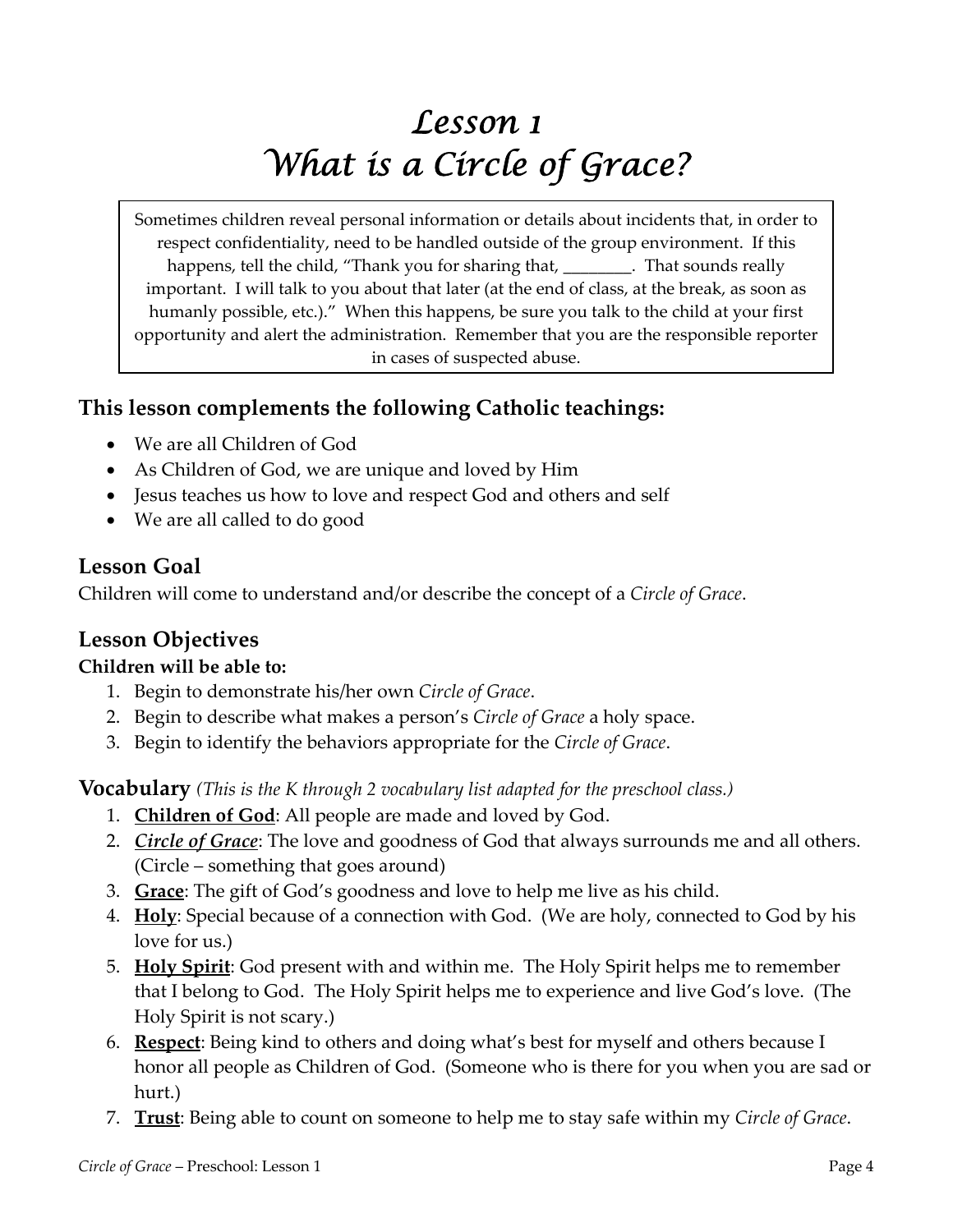#### **Materials Needed**

- 1. *Circle of Grace* Logo (see the end of Preschool Lessons)
- 2. Whiteboard or chalkboard
- 3. Chart paper or flip chart paper to make a "happy/sad face chart"
- 4. *Circle of Grace* Logo coloring page/black and white version (see the end of Preschool Lessons)
- 5. (Optional) Happy Face coloring page (see the end of Preschool Lessons)
- 6. Markers or crayons (optional)
- 7. Happy Face Stickers

#### **Opening Prayer**

Leader calls class to prayer by asking children to quiet down. The leader does the Sign of the Cross *modeling it for the children. Then say together,* 

Holy Spirit, show us the way.

Be with us in all we think, do, and say. Amen*.*

#### **Lesson Development**

#### **Getting Started**

- 1. Today we are going to learn about God's love for us. (*Show children the Circle of Grace Symbol*.)
- 2. This is a symbol for our *Circle of Grace*. It reminds us that God loves us and His love is always around us. Everyone has a *Circle of Grace*.

#### **Activity ‐** *Circle of Grace*

- 1. Where is our *Circle of Grace* and where are other people's Circles of Grace?
- 2. *Ask children to stand with enough room around them to fully extend their arms without touching each other*.
- 3. *Give the following directions while modeling the desired actions*:
	- a. Reach with both arms as high as you can over your head.
	- b. Circle your arms down on each side and bend down until you reach all the way under your feet.
	- c. As you stand back up again, turn all the way around once as you raise your arms back over your head.
- 4. This is the *Circle of Grace* that you live in.
- 5. *Repeat steps a, b, and c to reinforce physical dimensions of Circle of Grace*.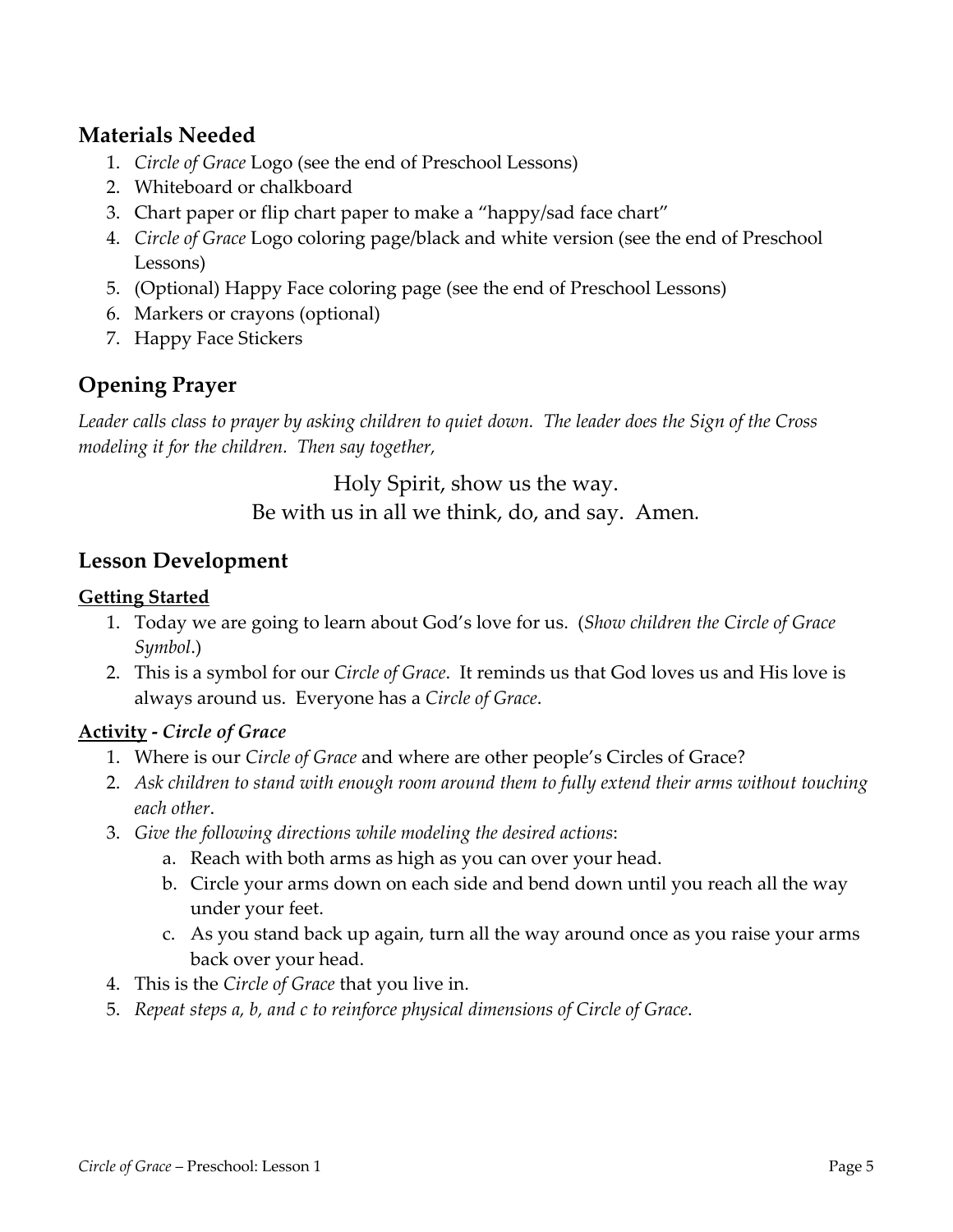#### **Discussion**

- 1. Now, we will talk about why it is important that we know about our *Circle of Grace*.
- 2. Jesus told us that he would always love us and always be with us. How do we know someone loves us? (Some examples: they help us, they make us cookies, and they give us hugs.) We are always in a special, holy place because God loves us. That place is our *Circle of Grace*. This is the place the Holy Spirit is with us and within us. (Review that the Holy Spirit is not scary.)
- 3. If we can remember that we are in a *Circle of Grace*, with God and surrounded by God's love, we will remember to behave by caring and respecting ourselves and others.

#### *Optional Activities* **‐ Color page**

- 1. Color the Circle of Grace coloring page black and white version. Leader may choose to use color *pages from each Optional Activity to form a Circle of Grace Color Book for the children.*
- *2. Have children draw their own Circle of Grace.*

#### **Activity ‐ Happy and Sad Face Chart**

- 1. Make a chart with two columns on the poster paper/flip chart paper. Label one with a happy face *and one with a sad face.*
- 2. What are some nice things that people do or say? What are some hurtful things that people do or say? (Things that hurt your feelings or make you feel bad.)
- 3. *Allow a few responses. List on the board in the appropriate column*.
- 4. Point out that words and behaviors listed in the happy face column are those that belong in our Circle of Grace. The words and behaviors in the sad face column are those that do not belong in *anyone's Circle of Grace.*
- 5. *Keep happy and sad face chart posted for future reference*.

#### *Optional Activity* **‐ Color page**

*Color the Happy Face coloring page. Leader may choose to use color pages from each Optional Activity to form a Circle of Grace Color Book for the children.*

#### **Review**

- 1. *Review the Circle of Grace Movement. Ask children to stand with enough room around them to fully extend their arms without touching each other*.
- 2. *Give the following directions while modeling the desired actions*:
	- a. Reach with both arms as high as you can over your head.
	- b. Circle your arms down on each side and bend down until you reach all the way under your feet.
	- c. As you stand back up again, turn all the way around once as you raise your arms back over your head.
- 3. This is the *Circle of Grace* that you live in.
- 4. Pass out the Happy Face stickers.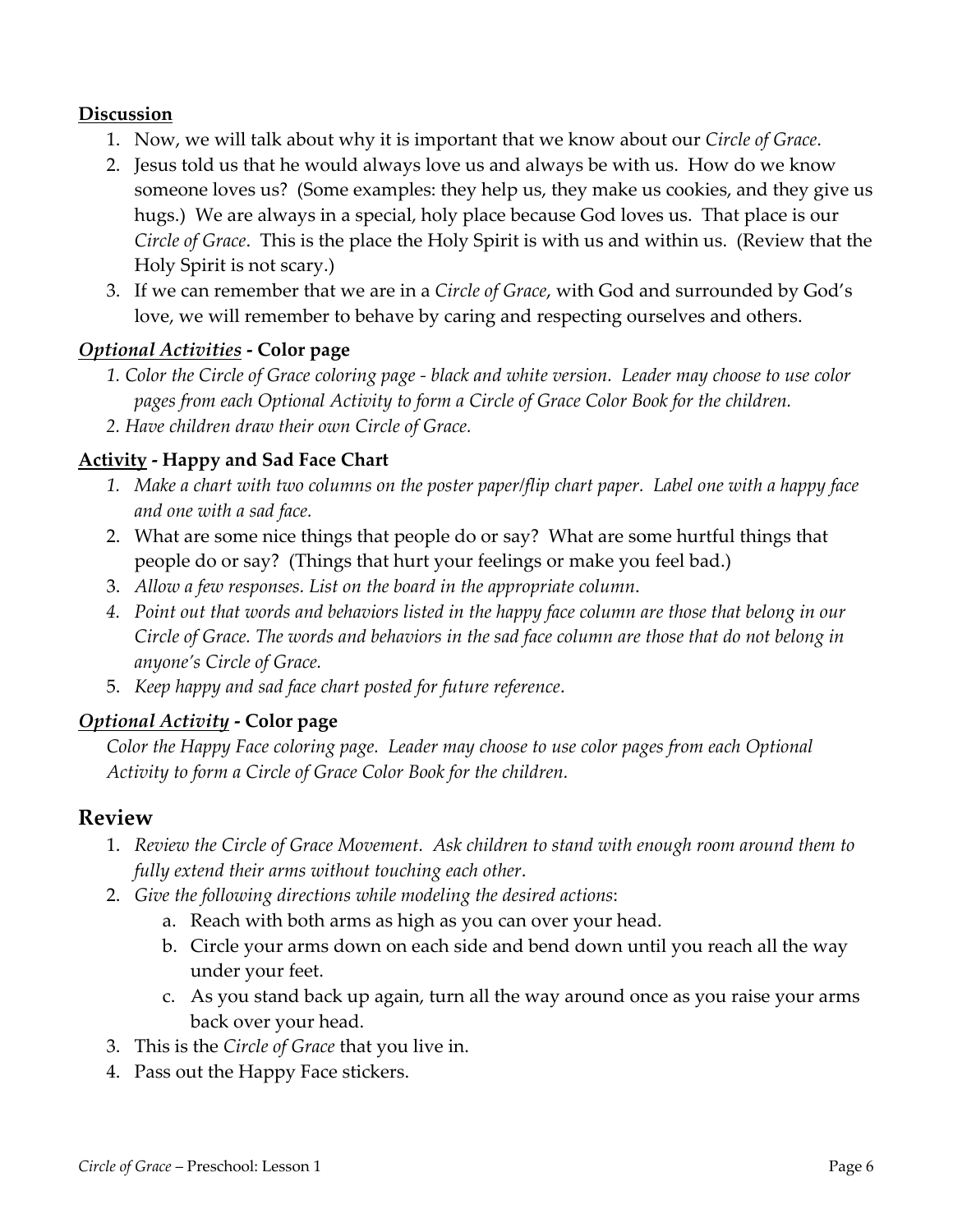#### **Closing Prayer**

Leader calls class to prayer by asking children to quiet down. The leader does the Sign of the Cross *modeling it for the children. Then say together,* 

> **Thank you, God, for always being with me in my** *Circle of Grace***. Thank you for the gift of the Holy Spirit who helps me know what is good. Thank you for giving me people who care about me and want me to be safe. Amen.**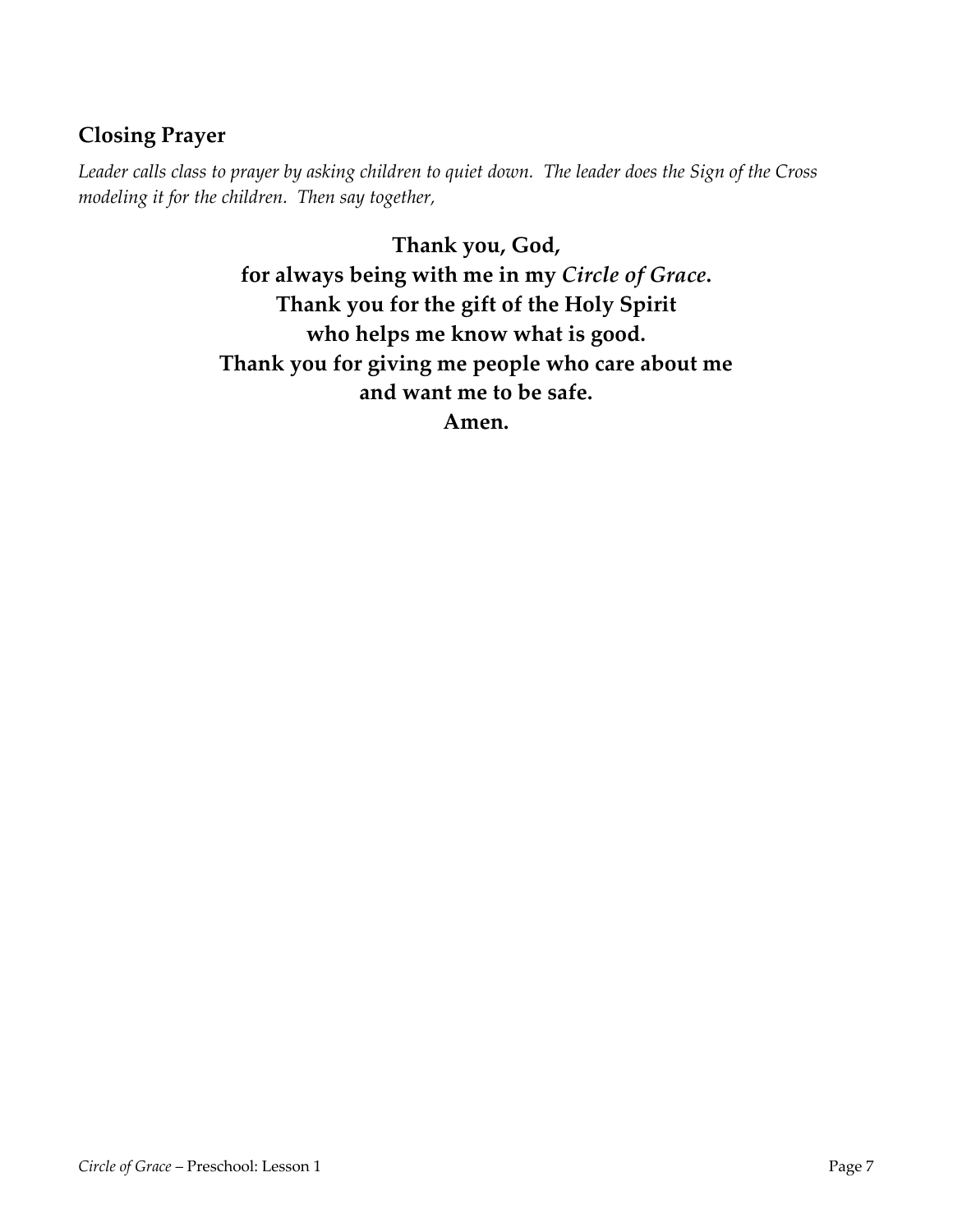# *Lesson 2: The Stoplight Feelings, Touch, and Secrets*

Sometimes children reveal personal information or details about incidents that, in order to respect confidentiality, need to be handled outside of the group environment. If this happens, tell the child, "Thank you for sharing that, \_\_\_\_\_\_\_\_. That sounds really important. I will talk to you about that later (at the end of class, at the break, as soon as humanly possible, etc.)." When this happens, be sure you talk to the child at your first opportunity and alert the administration. Remember that you are the responsible reporter in cases of suspected abuse.

#### **This lesson complements the following Catholic teachings:**

- We are all Children of God
- As Children of God, we are unique and loved by Him
- Jesus teaches us how to love and respect God and others and self
- We are all called to do good

#### **Lesson Goal**

Children will be better able to identify safe and unsafe situations.

#### **Lesson Objectives**

#### **Children will be able to:**

- 1. Begin to understand that God does not want or cause bad things to happen to them and that God is with them and for them even when they are hurting or sad.
- 2. Begin to learn how to identify when someone comes into their *Circle of Grace*.
- 3. Begin to be able to recognize safe and unsafe situations in a person's *Circle of Grace*.
- 4. Begin to distinguish between safe and unsafe secrets in a person's *Circle of Grace*.

**Vocabulary** *(This is the K through 2 vocabulary list adapted for the preschool class.)*

- 1. **Feelings**: Something I sense inside myself (e.g. angry, sad, happy, afraid, embarrassed, confused, excited, calm, etc.) that gives me information about others or myself.
- 2. **Holy Spirit**: God present with and within me in a special way. The Holy Spirit helps me to remember that I belong to God. The Holy Spirit helps me to experience and live God's love. (The Holy Spirit is not scary.)
- 3. **Safe**: I am safe when my body and my feelings are respected by me and by others.
- 4. **Safe Touch**: Touch that respects others and me. (A touch that does not hurt or feel funny.)
- 5. **Secret**: A secret is something I know but do not tell. **Safe secret**: A secret is safe when it does not hurt others or me.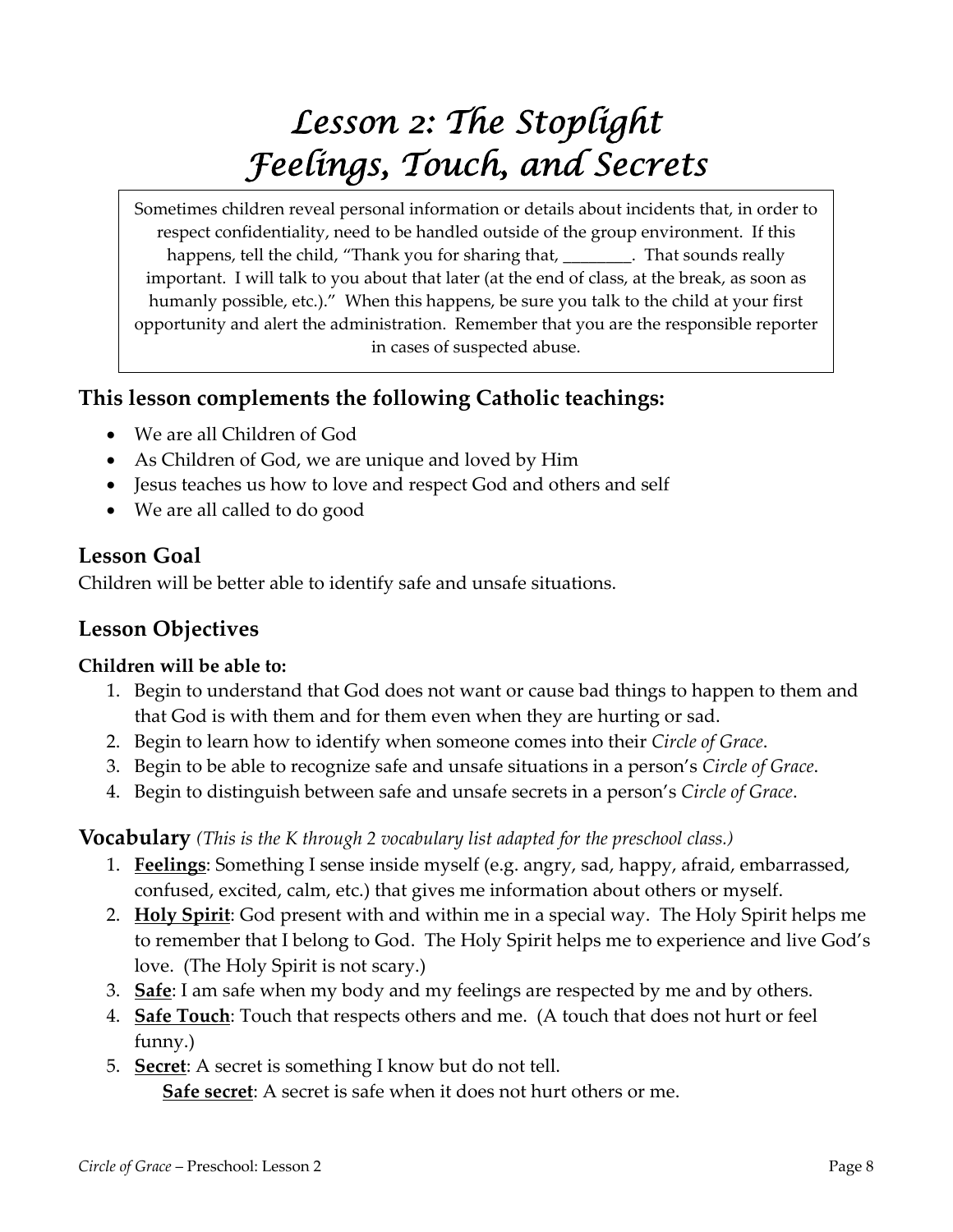**Unsafe secret**: A secret is unsafe when I think that someone, including me, might be hurt or get in trouble or someone tells me not to tell my mom or dad.

- 6. **Signal**: A sign that tells me something may be safe or unsafe. This may be inside or outside my body. (Makes my tummy hurt, makes me cry.)
- 7. **Stoplight**: A traffic light (red, yellow, green) that is a visual signal for keeping vehicles and people safe.
- 8. **Trust**: Being able to count on someone to help me stay safe within my *Circle of Grace*. (Someone who is there for you when you are sad or hurt.)
- 9. **Trusted Adult**: A grown‐up who helps me to stay safe in my *Circle of Grace* and to respect others within their *Circle of Grace*. (Like your mom, dad, teacher, or grandparents.)
- 10. **Unsafe**: Anything that causes harm to myself or others.
- 11. **Unsafe touch**: Touch that is disrespectful and hurts, scares, or makes me feel uncomfortable or confused.

#### **Materials Needed**

- 1. Large picture of a stoplight with all three colors visible ‐ red, yellow, and green (see the end of the Preschool Lessons)
- 2. One set of red, yellow, and green circle cards per child, the backside of each colored card should be white and the front side red, yellow, or green
- 3. Feeling Faces Chart (see the end of the Preschool Lessons)
- 4. Completed Happy Face and Sad Face chart from Lesson 1
- 5. Pictures of activities to show the children that correlate with the situations (clip art or magazines)
- 6. Color Pages (optional)
- 7. Markers or crayons (optional)
- 8. The Stoplight Home Activity Sheet for Parents (see the end of the Preschool Lessons)

### **Opening Prayer**

Leader calls class to prayer by asking children to quiet down. The leader does the Sign of the Cross *modeling it for the children. Then say together,* 

> **Holy Spirit, show us the way. Be with us in all we think, do, and say. Amen.**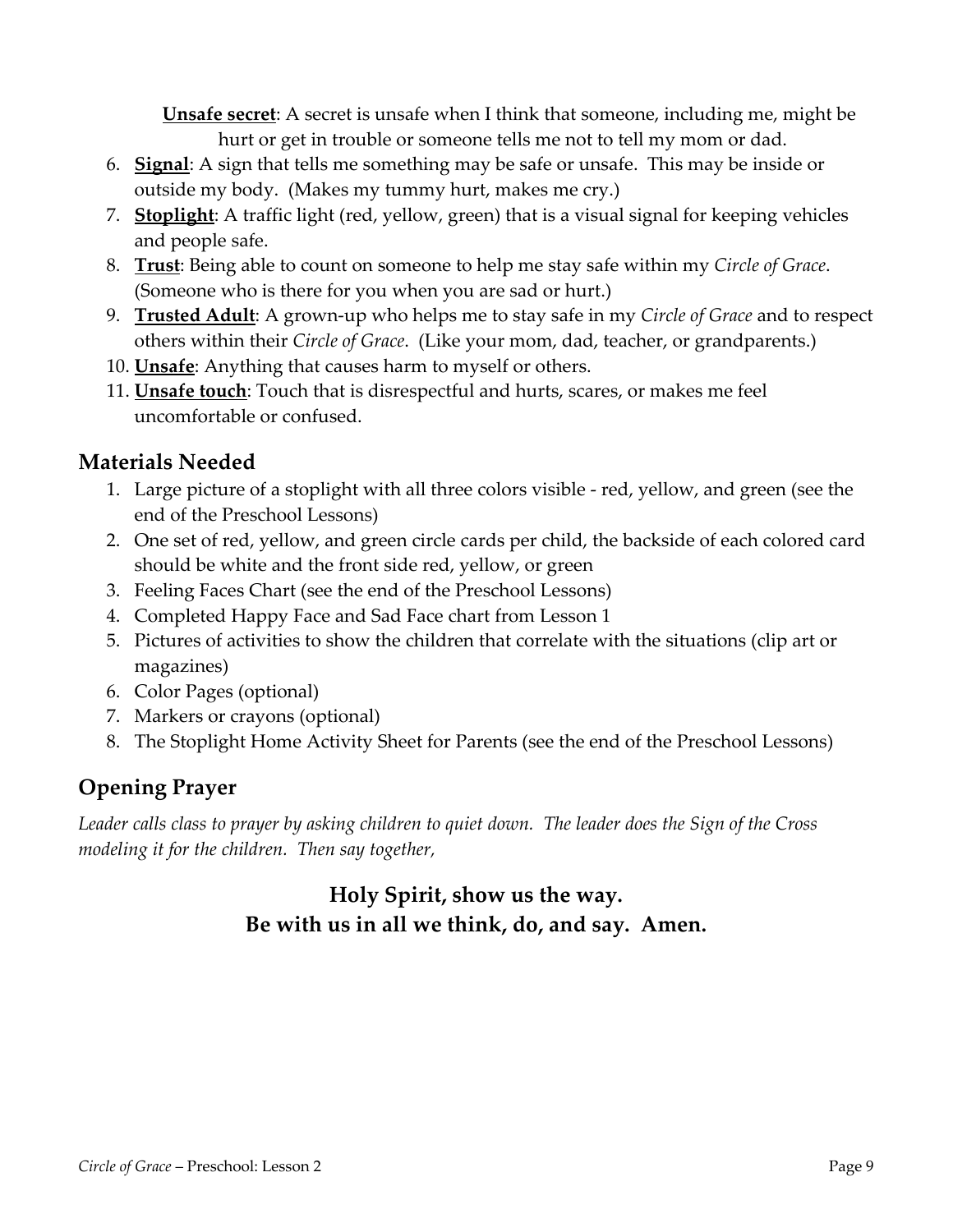#### **Getting Started**

It is important to begin the lesson by explaining that God does not want or cause bad things to happen. There will be children in every group who may have already experienced unsafe or hurtful situations. We want our children to understand that God is with them and for them even when they are hurting or sad.

#### **Review**

- 1. *Ask children to stand and demonstrate their Circle of Grace as learned in previous lesson*. (Leader may need to model the movement.)
- *2. Point to Happy Face and Sad Face chart from Lesson 1. Ask children the following:*
	- a. What did we write on this chart? (Answer: words and actions we like and don't like from others.)
	- b. What were some of the words and actions you liked? Why?
	- c. What were some you did not like? Why?

Today we are going to continue talking about words and actions that we like and don't like in our *Circle of Grace*. We will also learn a new way to know what doesn't belong in our *Circle of Grace*.

#### **Discussion**

- 1. *Show a large picture of a stoplight*. (Review the colors of a stoplight, red, yellow, and green.)
- 2. *Discuss the meaning or purpose of a stoplight by asking*:
	- a. Why do we have stoplights? *Pause for answers.* The reason we have stoplights is to protect people and keep them safe.
	- b. What does each color of the stoplight mean? (STOP, BE CAREFUL, and GO AHEAD.)

#### **Lesson Development**

#### **Introduction**

The use of the word "signal" (instead of "light") is intentional in order to point to the fact that a "signal" can be both internal and external. A "stop light", however, is only an external reality.

Towns and cities have stoplights which are signals to keep people safe. God has given each of us our own kind of signal to keep us safe. Sometimes these signals come from other people like our parents or teachers. Sometimes these signals are called feelings and are one of the main ways the Holy Spirit helps to guide us. Most of the time you know what is safe and good in your *Circle of Grace*. Sometimes, though, you need others to help you know what is safe and what is not.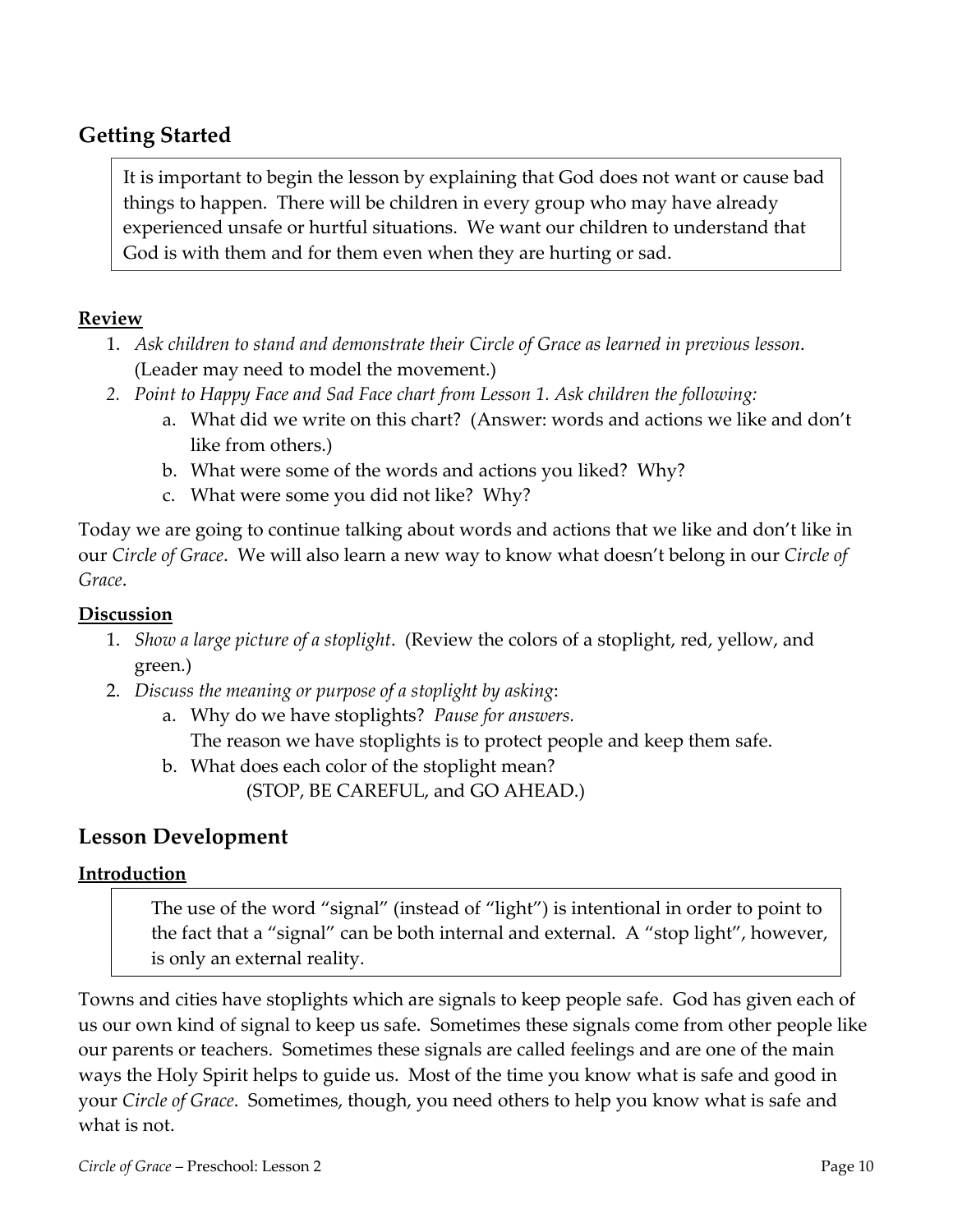#### **Discussion**

- 1. Let's think of the signals God gives us to help keep us safe and protected like the three colors of a stoplight: green, red, and yellow.
- 2. **Green signal** ‐ Means GO AHEAD. Some things are definitely safe. Some examples are telling the truth, being kind and respectful, helping others, and caring about others. You are also safe when others respect your body and feelings. Could you name some other things that would always be safe to do or let someone else do with you? (*Leader points out that everything written on the happy face column of the poster would be a green signal word or action.* Examples include: holding your parents hand while crossing the street, listening to the directions at preschool.)
- 3. **Red Signal** ‐ Means STOP. Some things are unsafe and always mean trouble. Some examples are being mean or bullying, lying, hitting, fighting, etc. Can you help me think of other things that are never good to do or let someone do to you? (*Leader points out that everything written on the sad face column of the poster would be a red signal word or action.*) When this happens, tell someone that you trust, like your mom, dad, leader, or other trusted adult.
- 4. **Yellow Signal** ‐ Means BE CAREFUL. Sometimes you can't tell if a situation is safe or unsafe. You might feel confused or unsure about it. These are like a yellow signal. It may seem like just a funny feeling in your heart or tummy. When this happens, tell someone that you trust, like your mom, dad, leader, or other trusted adult.

#### **Activity ‐ Red Light, Green Light**

The purpose of this activity is to help children learn how to identify dangerous and unsafe situations, feelings, and touch, but not to scare or shame them. Make sure to give clear and concise reasons why a situation falls into the green or yellow/red signal category. For children, it may sometimes be hard to distinguish between red and yellow situations. Take the example of a stranger coming up to them asking for help. The children may be thinking it is "good" to help someone but "bad" to talk to strangers. They cannot discern which one takes priority. The children need to be aware of their internal process of conflicting feelings, which they might be experiencing. Children will learn that when possible they should always talk to a trusted adult before acting in a Red or Yellow Situation. **Remind children that there are always adults available to listen and talk. Children only need to ask a trusted adult for the time to talk.**

1. Give each child a set of red, green, and yellow cards. (It is important that they know their colors.)

- 2. *Suggested instructions:*
	- In a moment, I'm going to describe some situations.
	- Please listen very carefully.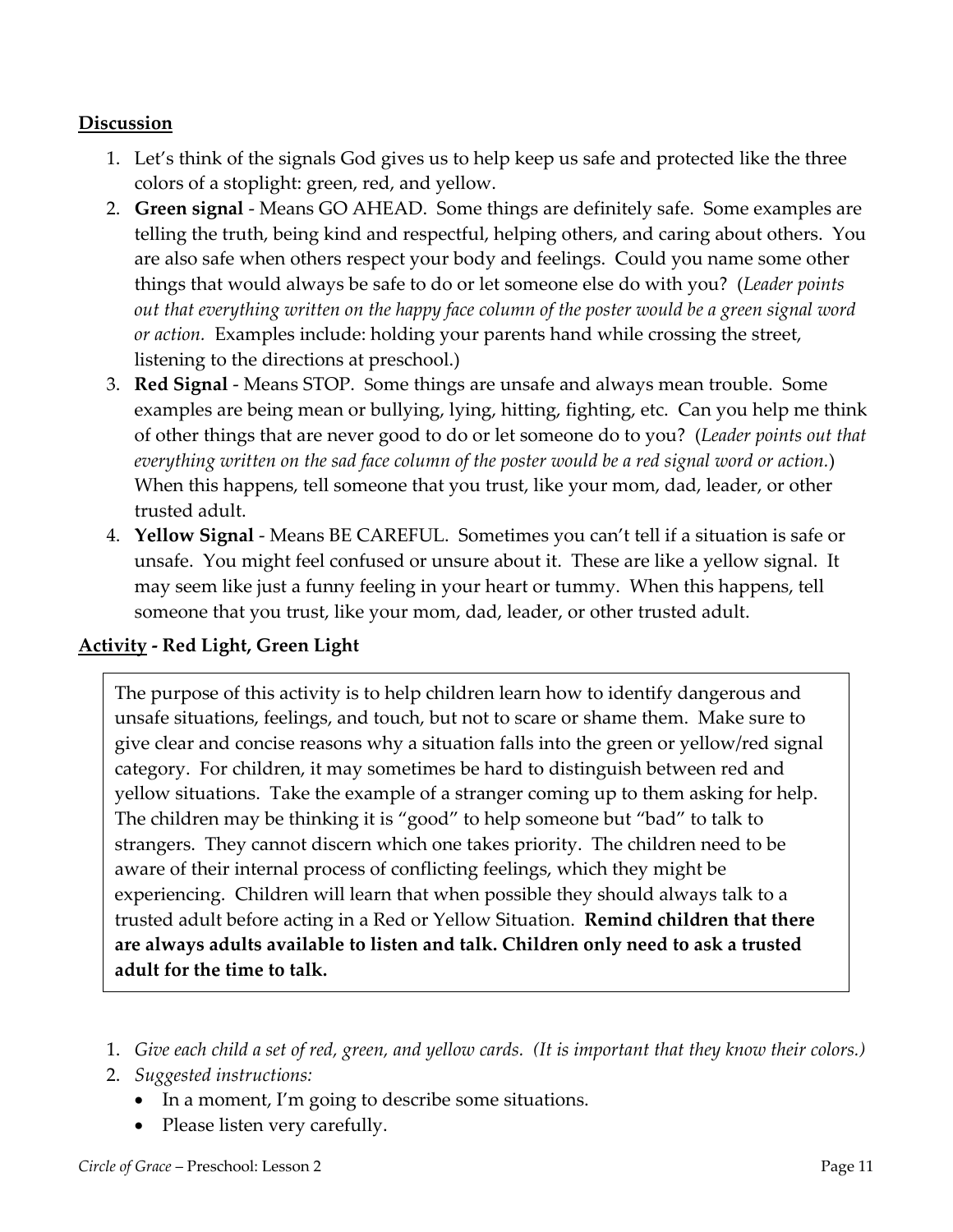- At the end of each, I'm going to ask you if you think the situation describes a red signal, a yellow signal, or a green signal. I'll then ask you each to hold up the color card that you think best fits the situation.
- Then we'll talk about each situation.
- 3. *Read each situation aloud. Make sure to vary the order in which the green, red, and yellow situations are read*.
- 4. After reading a situation, give children a moment to think and then ask them to hold up a red, *green, or yellow card*. *Some situations, though clearly red to adults, may be unclear (yellow) from a child's perspective. This activity will help children identify their own confusing feelings about these situations and to understand that they should talk to a trusted adult.**Allow time for children to discuss their feelings connected with these situations. (Refer to Feeling Faces chart as needed at the end of lesson plan. You may want to include pictures of the situations below.)*
	- a. GREEN SITUATIONS
		- Your mom or dad gives you a hug when you are sad *(loved, comforted*).
		- $\triangleright$  You are at the doctor and your mom is with you. The doctor checks your body to make sure it is healthy *(safe, secure, embarrassed*).
		- Your grandmother/grandfather wipes your tears when you fall down and hurt yourself *(loved, comforted, safe)*.
	- b. YELLOW/RED SITUATIONS (Always talk to a trusted adult.)
		- You push someone out of line so you can be first (*mad, selfish*).
		- $\triangleright$  You are playing at the neighborhood park with your mom. A man/woman who has said, "Hi," to you a few times comes up and asks if you can help find his/her lost puppy (*sad*, *anxious*).
		- $\triangleright$  Your friend's big brother/sister wants you to do something you don't want to do (*pressured, confused*).
		- $\triangleright$  An older relative wants to kiss or hug you, but you don't like it because he or she smells funny (*confused, impolite, "icky", etc*.).

*Continue by saying*: "Sometimes secrets can even give us a funny feeling in our heart or tummy. A safe secret is one that does not hurt others or me. A secret is unsafe when I think that someone, including me, might be hurt or get in trouble if I do not tell. A good way to decide if a secret is safe or unsafe is to ask ourselves, 'Can this secret hurt me or someone else?'"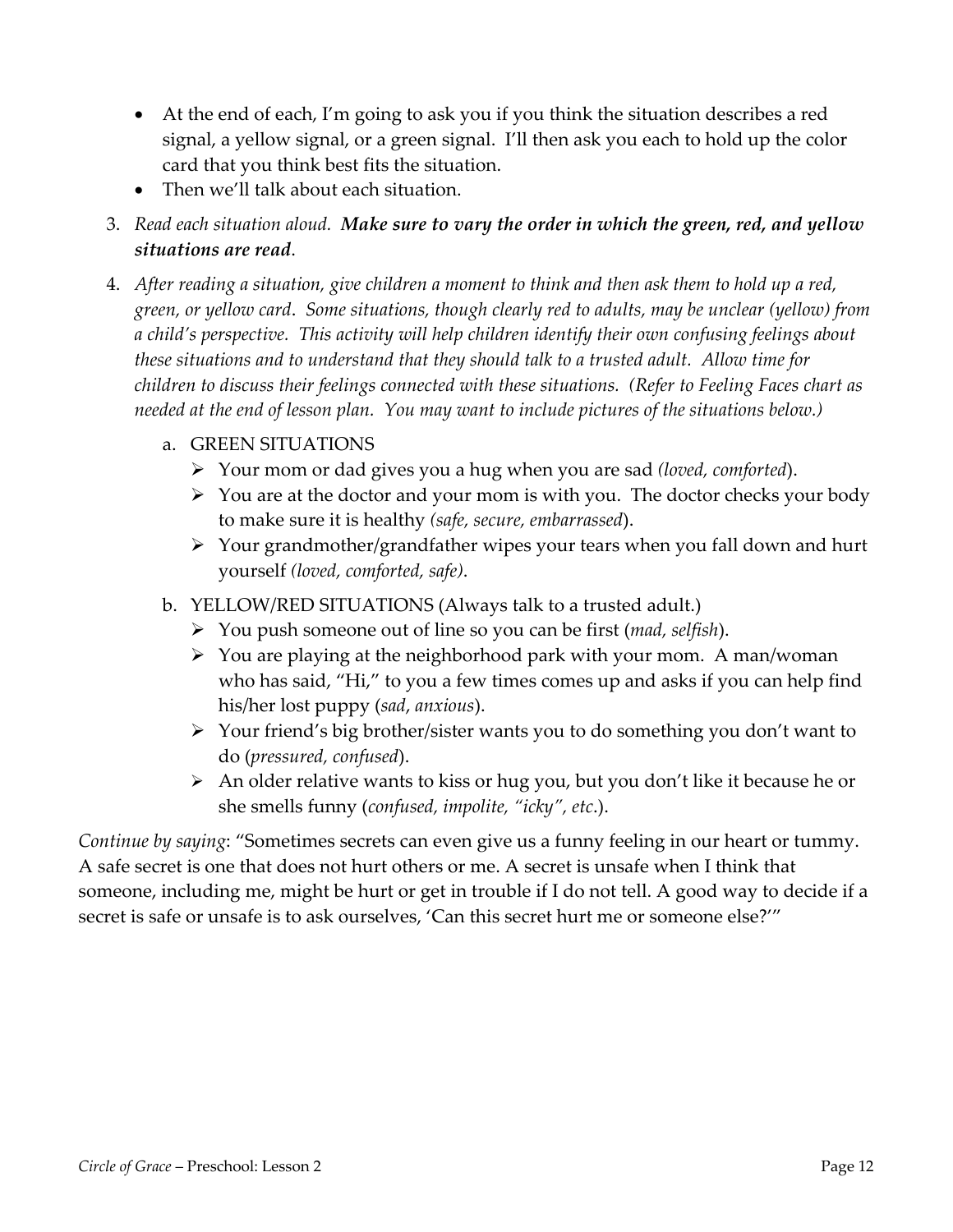I am going to read some more situations that have a secret.

- Please listen very carefully.
- At the end of each, I'm going to ask you if you think the situation calls for a red signal, a yellow signal, or a green signal. I'll then ask you each to hold up the color card that you think best fits the situation.
- Then we'll talk about each situation.

**GREEN** 

- Your dad is planning a surprise birthday party for your mom *(happiness, excitement, anticipation).*
- $\triangleright$  Your parents plan to get a puppy but don't tell you until they bring it home *(surprised, loved)*.

#### RED/YELLOW (Always talk to a trusted adult.)

- $\triangleright$  Your brother throws a ball and it accidentally breaks a window. He asks you not to tell (*guilty, afraid of punishment*).
- Someone is "not nice in your *Circle of Grace*", they say that you will get into trouble if you tell your mom or your dad.
- 5. If children are unsure, wrong, or you are seeing more than one color card held up for a given *situation review the definitions for red, yellow and green situations. You may also ask the following questions:*
	- $\triangleright$  What would your mom or dad want you to do in these situations?
	- $\triangleright$  What can your mom or dad do to help you?

#### **Wrapping Up**

- 1. *Send Home Activity Sheet for Parents.*
- 2. *Review these definitions of feelings with the children. Give examples of feelings.*
	- a. They are not right or wrong, good or bad.
	- b. They may be God's signals about what is going on in our lives.
- 3. *We have talked about these situations as green, red, and yellow to help children know how to respond and how to recognize their feelings.*
- 4. *In Lesson 3, they will learn that sometimes they need to talk to trusted adults to help them understand the meaning of these signals.*

#### *Optional Activity* **– Color page**

*Color the Stoplight Color Page.* 

Leader may choose to use color pages from each Optional Activity to form a Circle of Grace Color Book for *the children.*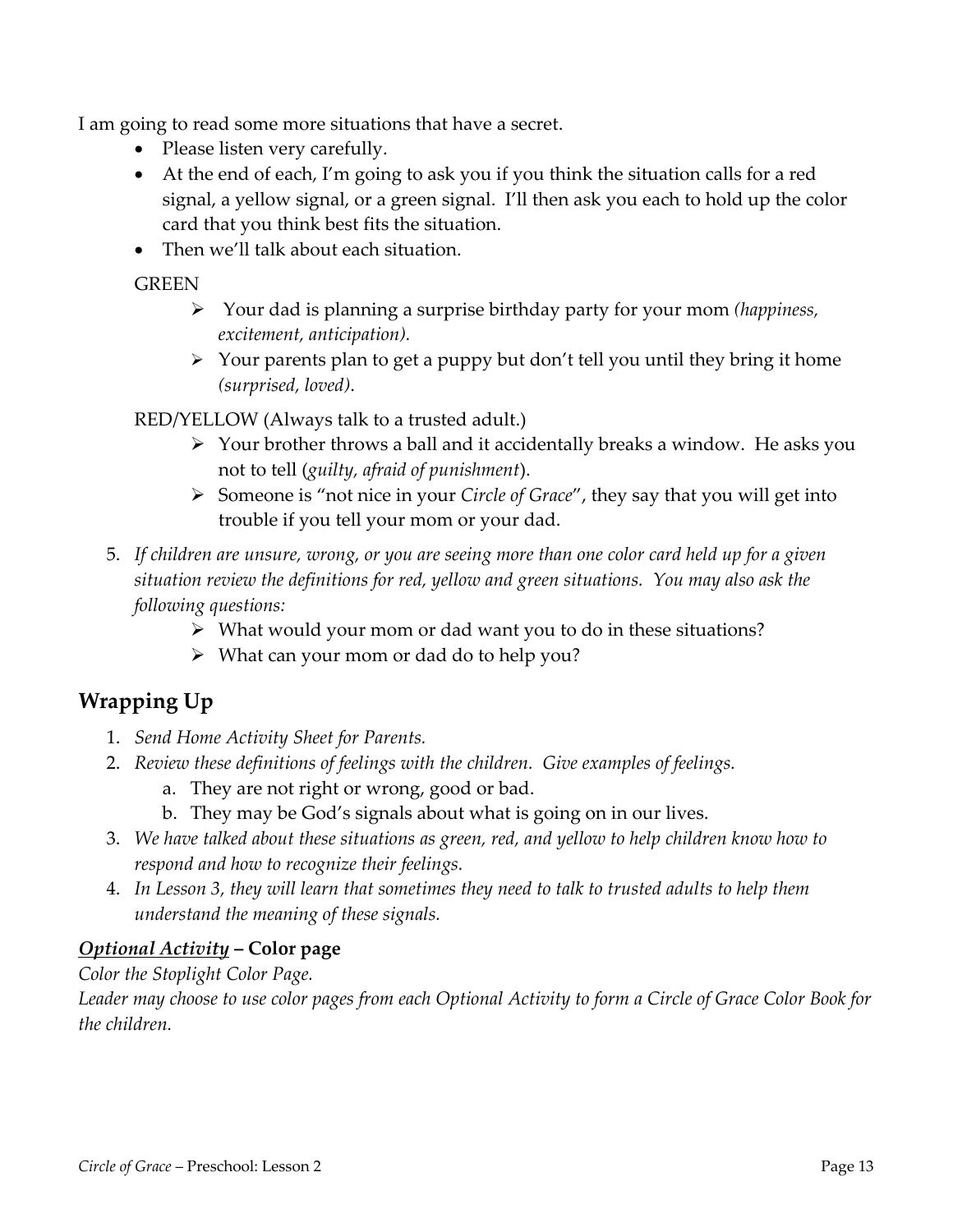#### **Review**

- 1. *Review the Circle of Grace Movement. Ask children to stand with enough room around them to fully extend their arms without touching each other*.
- 2. *Give the following directions while modeling the desired actions*:
	- a. Reach with both arms as high as you can over your head.
	- b. Circle your arms down on each side and bend down until you reach all the way under your feet.
	- c. As you stand back up again, turn all the way around once as you raise your arms back over your head.
- 3. *Tell the children,* "This is the *Circle of Grace* that you live in."

#### **Closing Prayer**

Leader calls class to prayer by asking children to quiet down. The leader does the Sign of the Cross *modeling it for the children. Then say together,* 

> **Thank you, God, for always being with me in my** *Circle of Grace***. Thank you for the gift of the Holy Spirit who helps me know what is good. Thank you for giving me people who care about me and want me to be safe. Amen.**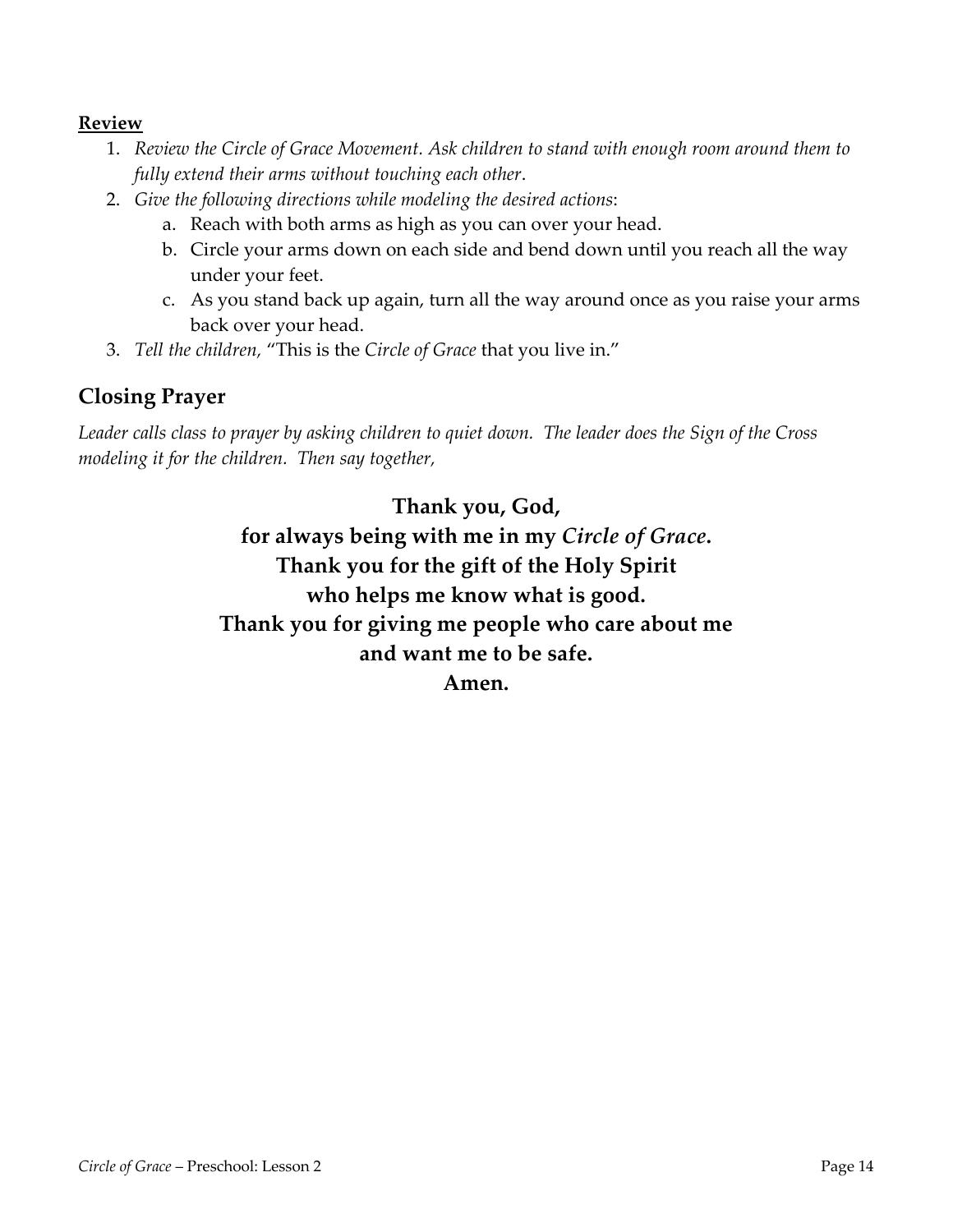# *Lesson 3 Safety Plan*

Sometimes children reveal personal information or details about incidents that, in order to respect confidentiality, need to be handled outside of the group environment. If this happens, tell the child, "Thank you for sharing that, \_\_\_\_\_\_\_\_. That sounds really important. I will talk to you about that later (at the end of class, at the break, as soon as humanly possible, etc.)." When this happens, be sure you talk to the child at your first opportunity and alert the administration. Remember that you are the responsible reporter in cases of suspected abuse.

#### **This lesson complements the following Catholic teachings:**

- We are all Children of God
- As Children of God, we are unique and loved by Him
- Jesus teaches us how to love and respect God and others and self
- We are all called to do good

#### **Lesson Goal**

Children will demonstrate how to take action if boundaries are threatened or violated.

#### **Lesson Objectives**

#### **Children will be able to:**

- 1. Begin to understand that God does not want or cause bad things to happen to them and that God is with them and for them even when they are hurting or sad.
- 2. Begin to understand that God wants them to do what they can to take care of themselves.
- 3. Begin to name three trusted adults (in addition to their parents) whom they could seek out for help.
- 4. Begin to learn and role‐play the skill of "How to Ask for Help".

#### **Vocabulary** *(This is the K through 2 vocabulary list adapted for the preschool class.)*

- 1. **Trust**: Being able to count on someone to help me stay safe within my *Circle of Grace*. (Someone who is there for you when you are sad or hurt.)
- 2. **Trusted Adult**: A grown‐up who helps me to stay safe in my *Circle of Grace* and to respect others within their *Circle of Grace*. (Like your mom, dad, teacher, or grandparents.)

#### **Materials Needed**

- 1. Whiteboard or chalkboard
- 2. Construction or coloring paper for each child
- 3. Markers or crayons for each child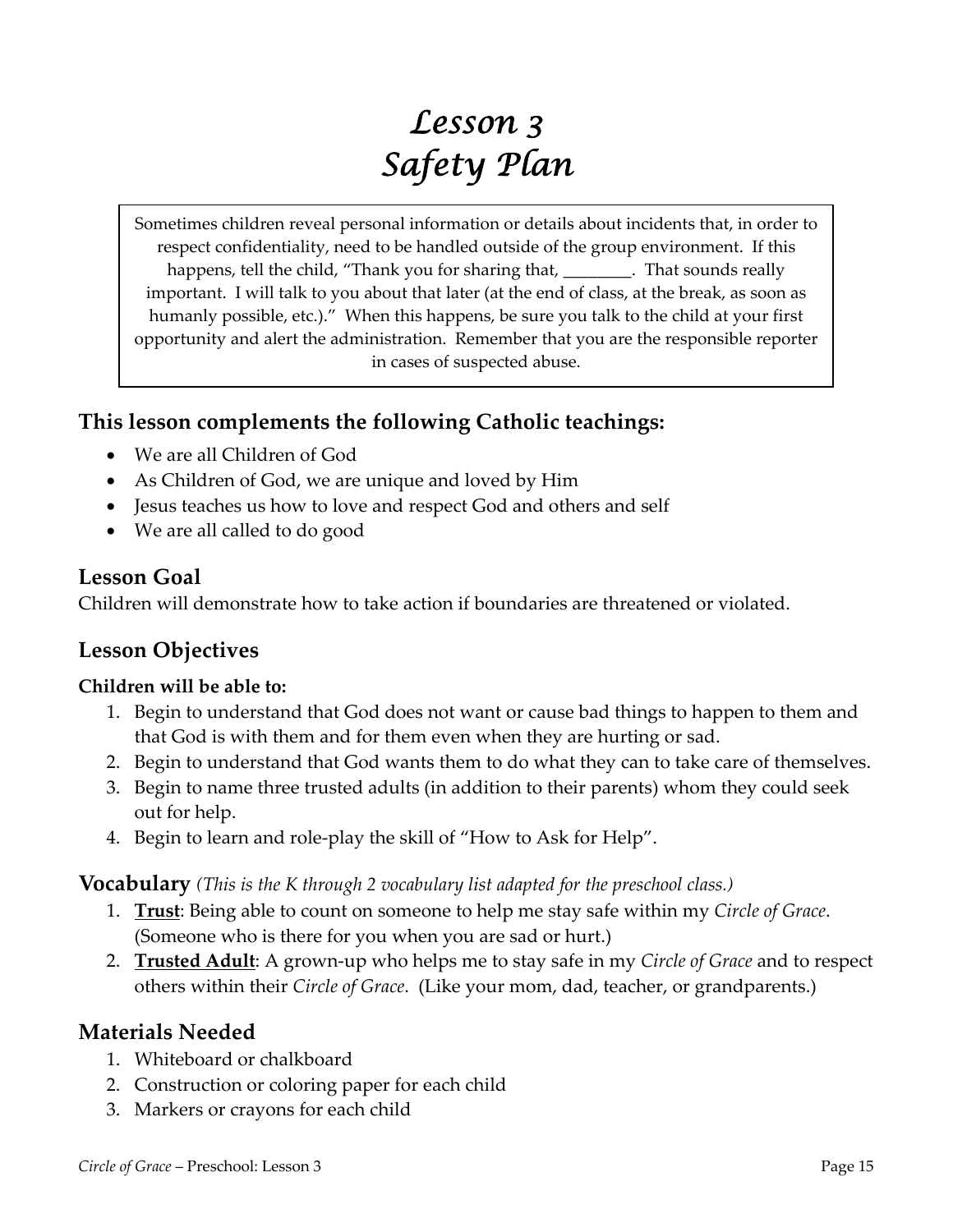- 4. Create one large Skill Poster of "How to Ask for Help" with following steps (see the end of the Preschool Lessons for a sample):
	- a. Look at the person.
	- b. Speak in "BIG" voice so that they can hear you. (model this for the class.)
	- c. Say, "I need to tell you something important."
	- d. Clearly describe the problem.
	- e. Thank the person for helping you.
- 5. Color Pages (optional)
- 6. The Trusted Adult: Home Activity Sheet for Parents (see the end of Preschool Lessons)

#### **Opening Prayer**

Leader calls class to prayer by asking children to quiet down. The leader does the Sign of the Cross *modeling it for the children. Then say together,* 

#### **Holy Spirit, show us the way. Be with us in all we think, do, and say. Amen.**

**Summary of Vocabulary** (to assist leader in reinforcing introductory concepts)

- 1. **Children of God**: All people. We are all made by and loved by God.
- 2. *Circle of Grace*: The love and goodness of God that always surrounds me and all others. (Circle – something that goes around.)
- 3. **Feelings**: Something I sense inside myself (e.g. angry, sad, happy, afraid, embarrassed, confused, excited, calm, etc.) that gives me information about others or myself.
- 4. **Grace**: The gift of God's goodness and love to help me live as his child.
- 5. **Holy**: Special because of a connection with God who loves me always. (We are holy, connected to God by his love for us.)
- 6. **Holy Spirit**: God present with and within me in a special way. The Holy Spirit helps me to remember that I belong to God. The Holy Spirit helps me to experience and live God's love. (The Holy Spirit is not scary.)
- 7. **Respect**: Being kind to others and doing what's best for myself and others because I honor all people as Children of God.
- 8. **Safe**: I am safe when my body and my feelings are respected by me and others.
- 9. **Safe Touch**: Touch that respects me and others. (A touch that does not hurt or feel funny.)
- 10. **Secret**: A secret is something I know but do not tell.

**Safe secret**: A secret is safe when it does not hurt others or me.

**Unsafe secret**: A secret is unsafe when I think that someone, including me, might be hurt or get in trouble or someone tells me not to tell my mom or dad.

11. **Signal**: A sign that tells me something may be safe or unsafe. This may be inside or outside my body. (Makes my tummy hurt or makes me cry.)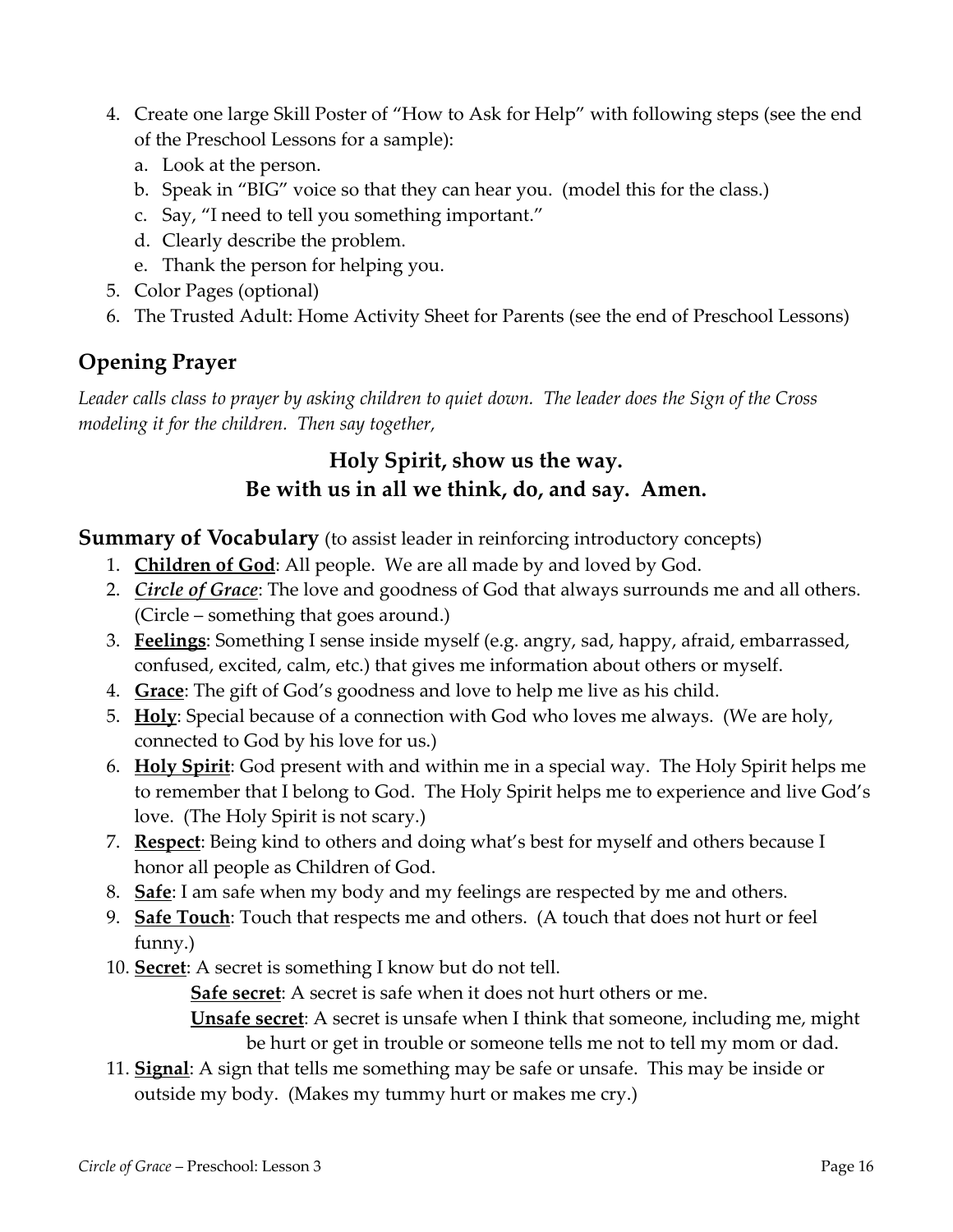- 12. **Stoplight**: A traffic light (red, yellow, green) that is a visual signal for keeping vehicles and people safe.
- 13. **Symbol**: A picture or object that stands for something else.
- 14. **Trust**: Being able to count on someone to help me to stay safe within my *Circle of Grace*. (Someone who is there for you when you are sad or hurt.)
- 15. **Trusted Adult**: A grown‐up who helps me to stay safe in my *Circle of Grace* and to respect others within their *Circle of Grace*. (Like my mom, dad, teacher, or grandparents.)
- 16. **Unsafe**: Anything that causes harm to myself or others.
- 17. **Unsafe touch**: Touch that is disrespectful and hurts, scares, or makes me feel uncomfortable or confused.

#### **Getting Started**

#### **Review**

- 1. *Show children the Circle of Grace Symbol*.
- 2. *Tell the children,* "This is a symbol for our *Circle of Grace*. It reminds us that God loves us and His love is always around us. Everyone has a *Circle of Grace*."
- 3. *Show a large picture of a stoplight (see the end of Preschool Llessons).*
- 4. *Review the meaning or purpose of a stoplight by asking*:
	- Why do we have stoplights?
	- What does each color of the stoplight mean? (STOP, BE CAREFUL, and GO AHEAD.)
- 5. The reason we have stoplights is to keep people safe. Sometimes people say or do things that make us feel funny in our heart or tummy. That funny feeling tells us that we need to get help from a trusted adult. The Holy Spirit is guiding us to help keep us safe.

#### **Lesson Development**

#### **Introduction**

- 1. Today we are going to learn what to do if someone comes into your *Circle of Grace* and does something that makes you feel unsafe.
- 2. Briefly review the key concepts from the last 2 lessons.
- 3. *Write* "Trusted Adult" *on the board*.
- 4. Today, our focus is on a term that you have heard before ‐ "Trusted Adult".
- 5. Let's discuss what we mean by a "Trusted Adult".
- 6. *Allow a few responses*.
- 7. *Shape their responses*: "A trusted adult is a grown‐up who helps you to stay safe in your *Circle of Grace* and to respect others within their *Circle of Grace*. Examples of trusted adults, other than your parents, could be a teacher, a neighbor, an aunt or uncle, your grandparent, a church leader, or a family friend."
- 8. How do you know you can trust someone?
- 9. *Allow a few responses*.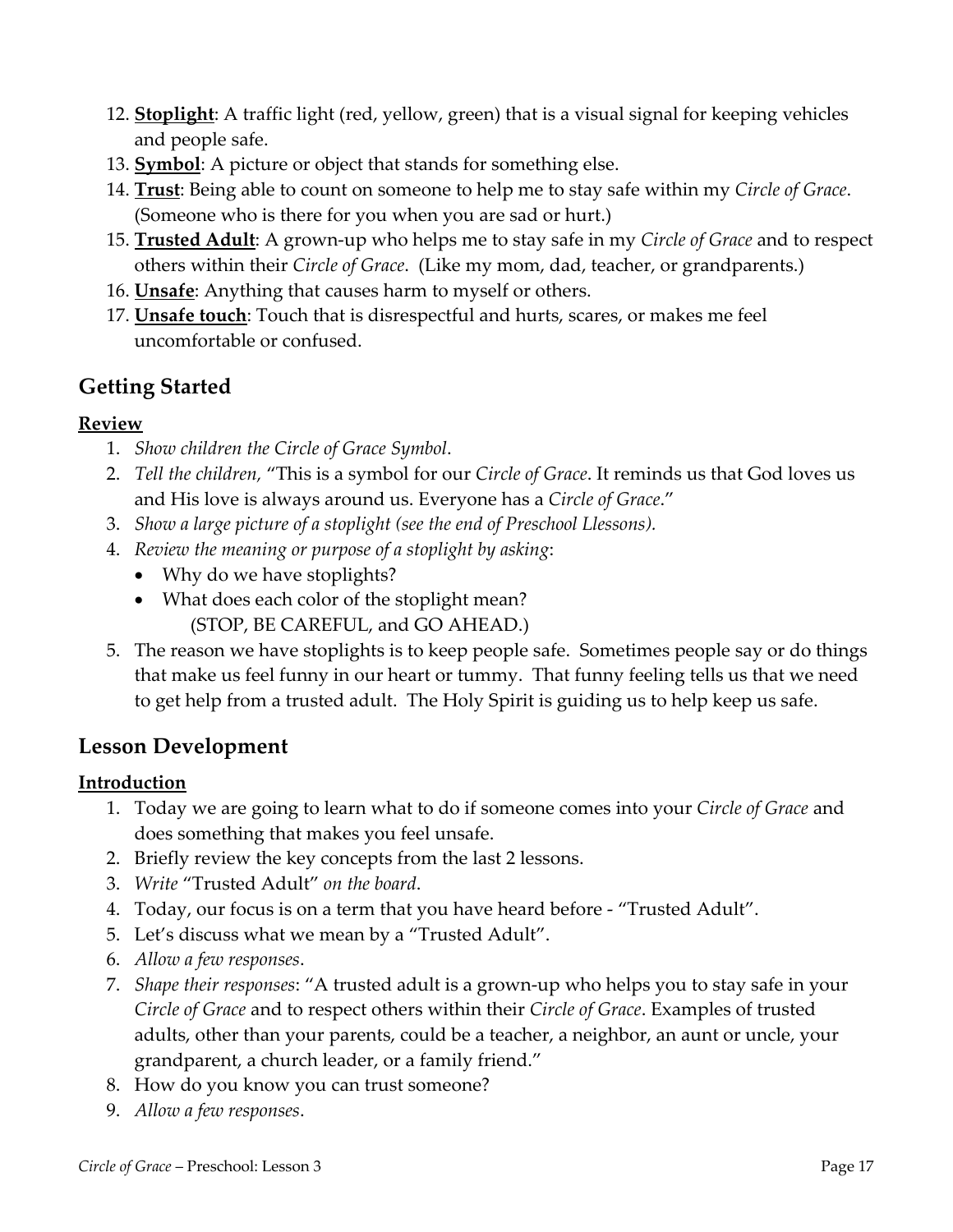10. You know someone is trustworthy when they help you to be safe, when they tell the truth, and when they are there for you in good times and bad.

#### **Activity** *‐* Identifying My Trusted Adults

- 1. Can anyone name a person who loves you and helps you to stay safe? *Encourage the children to name adults in addition to their mom and dad*.
- 2. *List children's responses on the board*.
- 3. These are people whom you can ask to help you if you are unsafe or confused. We call these people trusted adults.
- 4. *Give each child a piece of paper and crayons or markers*.
- 5. *Instruct the children to think of one or two trusted adults besides mom or dad whom they could ask for help*.
- 6. Tell a person next to you the names of the trusted adults that you picked.
- 7. *Have the children draw a picture of each of their trusted adults. Remind children that mom and dad may be trusted adults even if they are not in the picture*.
- 8. *Attach the drawing to the Home Activity sheet for parents for lesson 3 (see the end of the Preschool Lessons).*
- 9. *Instruct the children to have their parents sign the Home Activity Sheet*.
- 10. *Remind the children to bring the Home Activity Sheet back to the classroom for the next class*.

#### **Skill Introduction**

- 1. Ask the children to think of times when they might need to talk to or ask a trusted adult for help. *List these on the board.*
- 2. *Post the adapted skill poster* "How to Ask for Help".
	- a. Picture of eyes
	- b. Picture of a child speaking/mouth
	- c. Picture of "?"
	- d. The words "Thank You"
- 3. *Adapted skill steps are*:
	- a. Look at the person (*Picture of eyes*)
	- b. Tell the person, "I need help. I do not feel safe." (*Picture of a child speaking/mouth see the end of the lessons.*)
	- c. Tell the person what is wrong, why you don't feel safe. (*Picture of the question mark "?" see the end of the lessons*)
	- d. Tell the person "Thank You". (*Picture of the words "Thank You" at the end of the lessons.*)
- 4. This is how we ask for help. You can use these steps whenever you need to ask anyone for help. Today we are going to practice how to ask for help from your parents or a trusted adult.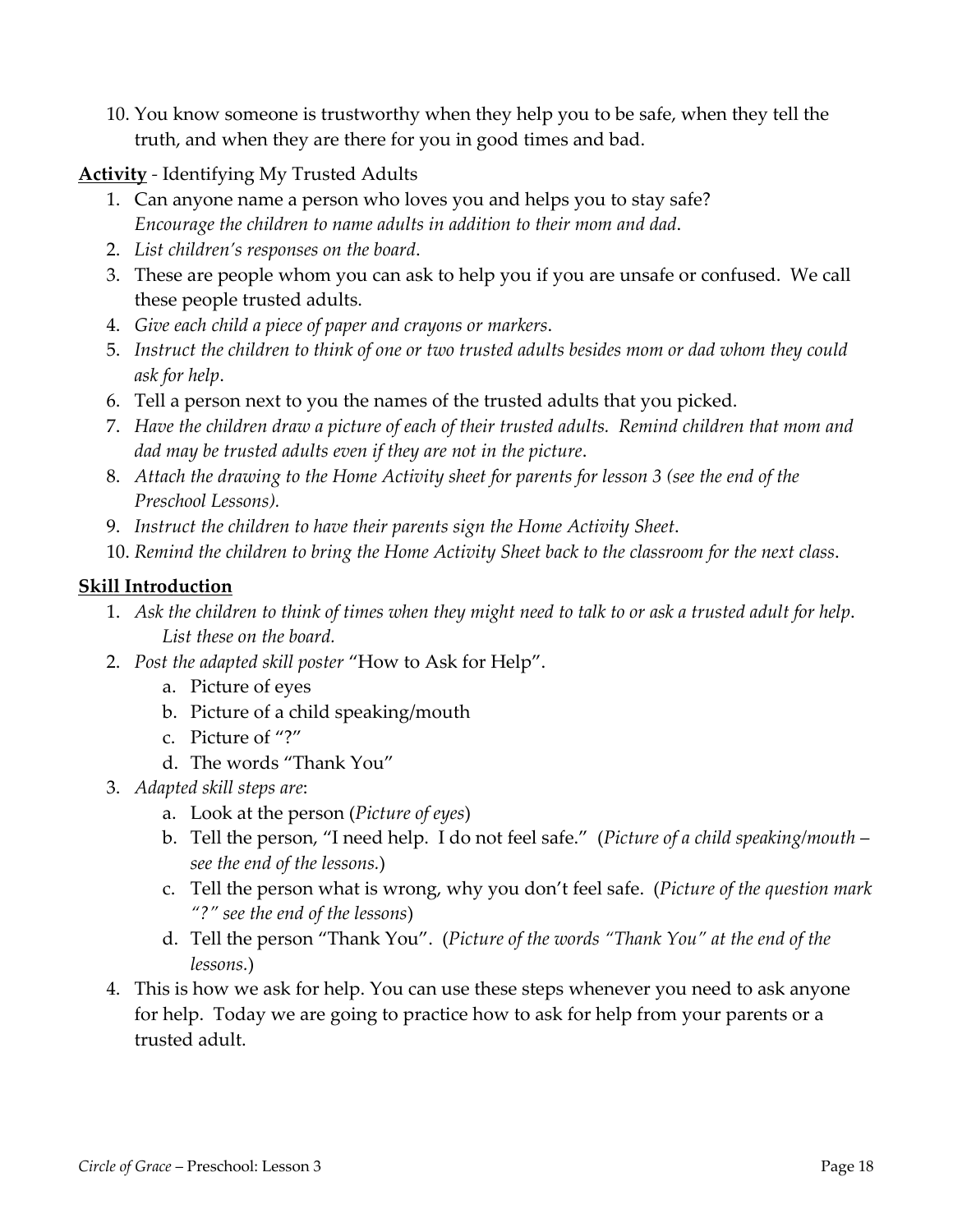#### **Optional Activity** ‐ *Color page*

Color the How to Ask for Help color page. Leader may choose to use color pages from each Optional *Activity to form a Circle of Grace Color Book for the children.*

#### **Role‐Play Introduction**

Remember, according to research we remember 5% of what we hear and 90% of what we do. Allowing children to role-play greatly increases their chances of remembering what to do when a real problem arises.

- 1. *Explain*, "Role‐play is a way to practice something new like when you play house or other pretend games."
- 2. *Select one of the situations from Skill Introduction that the children think they might need to talk to or ask for help from a trusted adult. Explain that,* "Today we are going to practice asking for help when (situation)." (*Example*: "Today we are going to practice asking for help when someone wants me to go next door to their house and I don't think my mom and dad want me to.")
- 3. *Ask the children to brainstorm ideas of how they would tell a trusted adult they felt unsafe. Encourage the children to clearly describe why they feel unsafe*. *Examples*: "My mom told me to stay in the yard." "She can't see me if I am out of the yard." "I don't know him."
- 4. Have the children practice with the leader role-playing the trusted adult. This role-play activity *may be done individually or as a large group*.
	- a. Children look at the leader.
	- b. Children say aloud, using their BIG voice, "I need your help. I don't feel safe."
	- c. Children say aloud, "Please help me because… (Example: "Please help me because I don't think my mom or dad want me to go with her. I don't know her.")
	- d. Children say aloud, "Thank You."

#### **Wrapping Up**

- 1. *Direct children's attention back to the "How to Ask for Help" Skill Poster*.
- 2. *Ask children to repeat after you the steps for "How to Ask for Help*.*"*
- 3. Encourage children to pray for, write a note, and/or a drawing of thanks to each of their trusted *adults.*
- *4. Review the Circle of Grace movement. Ask children to stand with enough room around them to fully extend their arms without touching each other.*
- *5. Give the following directions while modeling the desired actions:*
	- a. Reach with both arms as high as you can over your head.
	- b. Circle your arms down on each side and bend down until you reach all the way under your feet.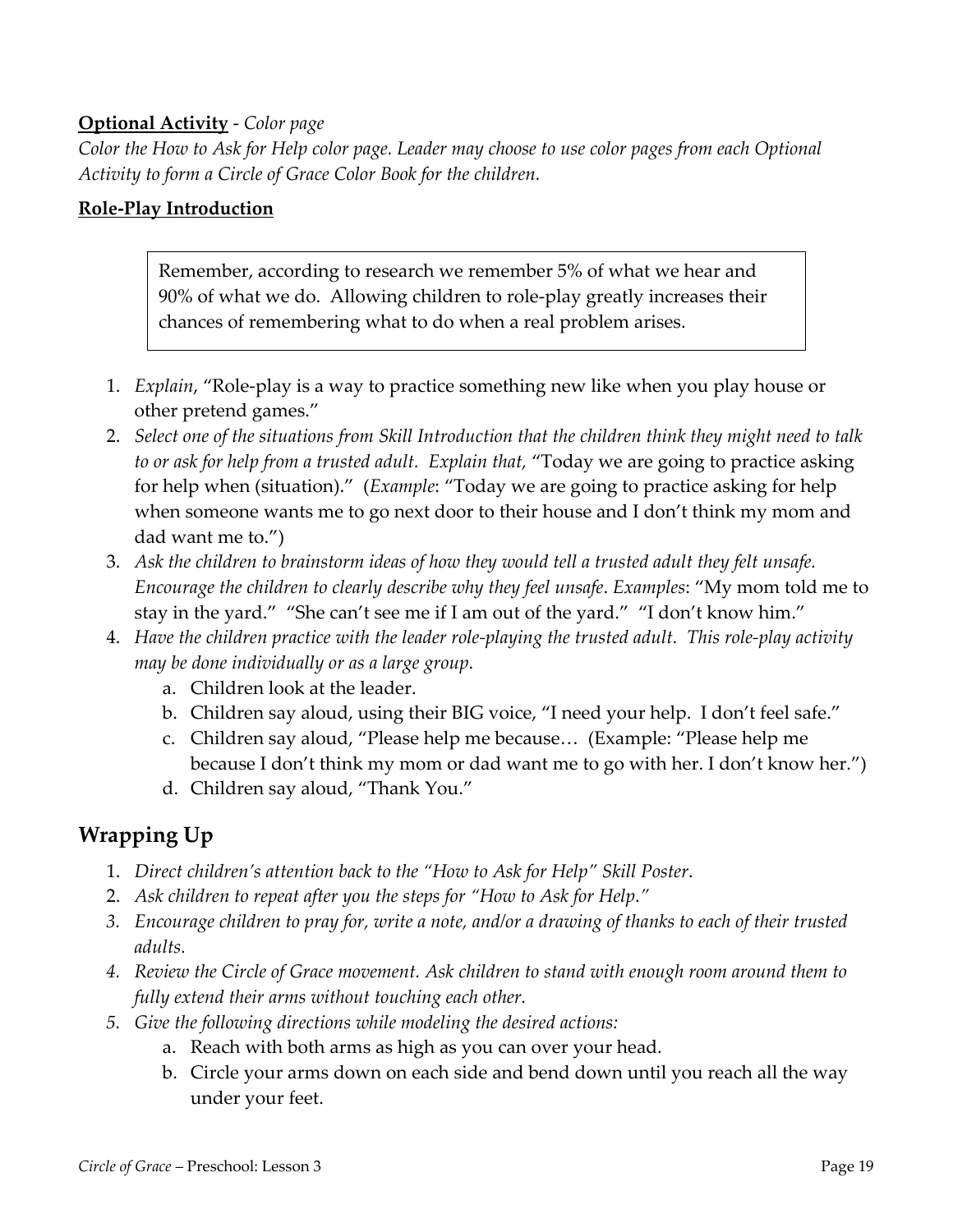- c. As you stand back up again, turn all the way around once as you raise your arms back over your head.
- 6. *Tell the children,* "This is the *Circle of Grace* that you live in."

#### **Closing Prayer**

Leader calls class to prayer by asking children to quiet down. The leader does the Sign of the Cross *modeling it for the children. Then say together,* 

> **Thank you, God, for always being with me in my** *Circle of Grace***. Thank you for the gift of the Holy Spirit who helps me know what is good. Thank you for giving me people who care about me and want me to be safe.**

**Amen.**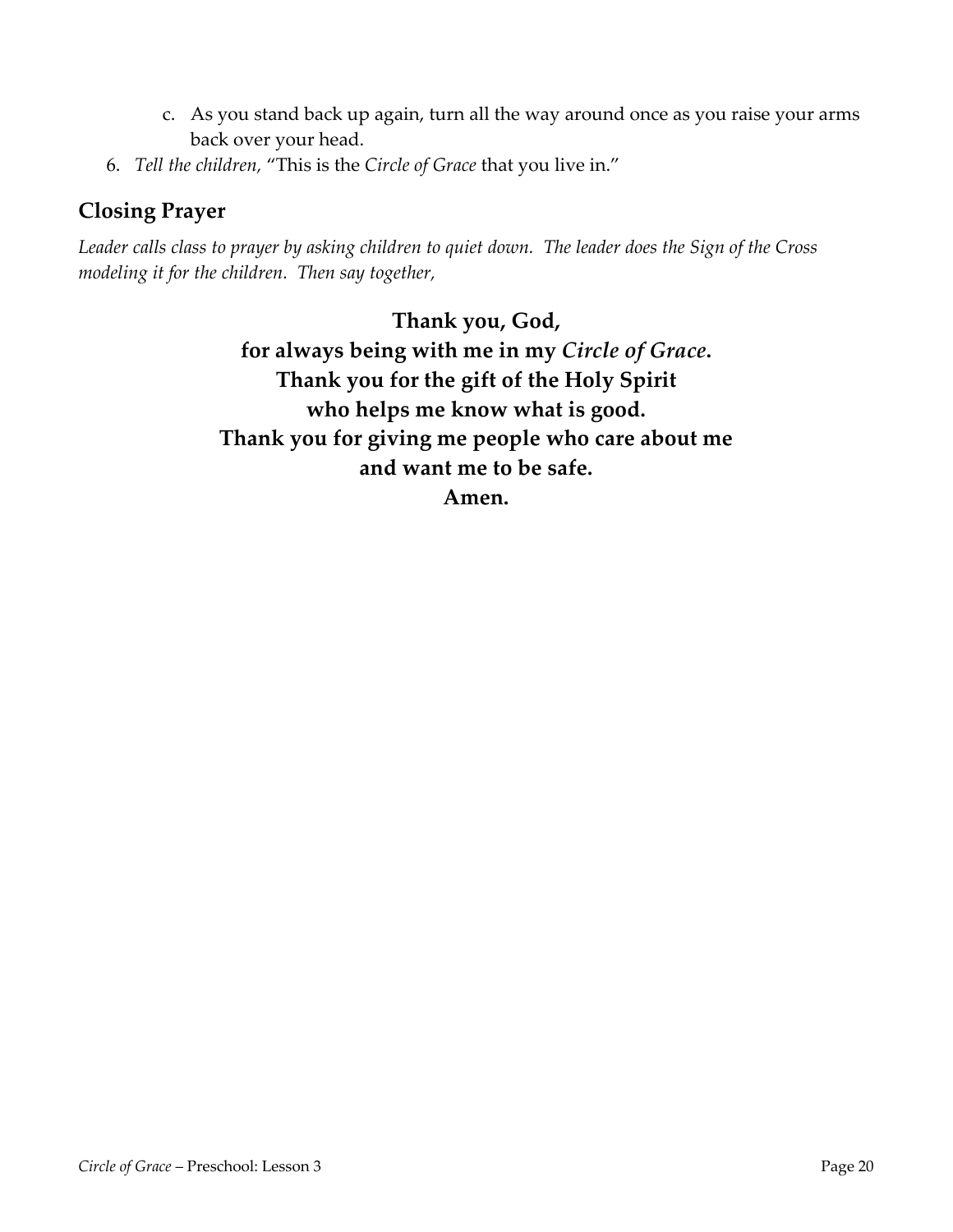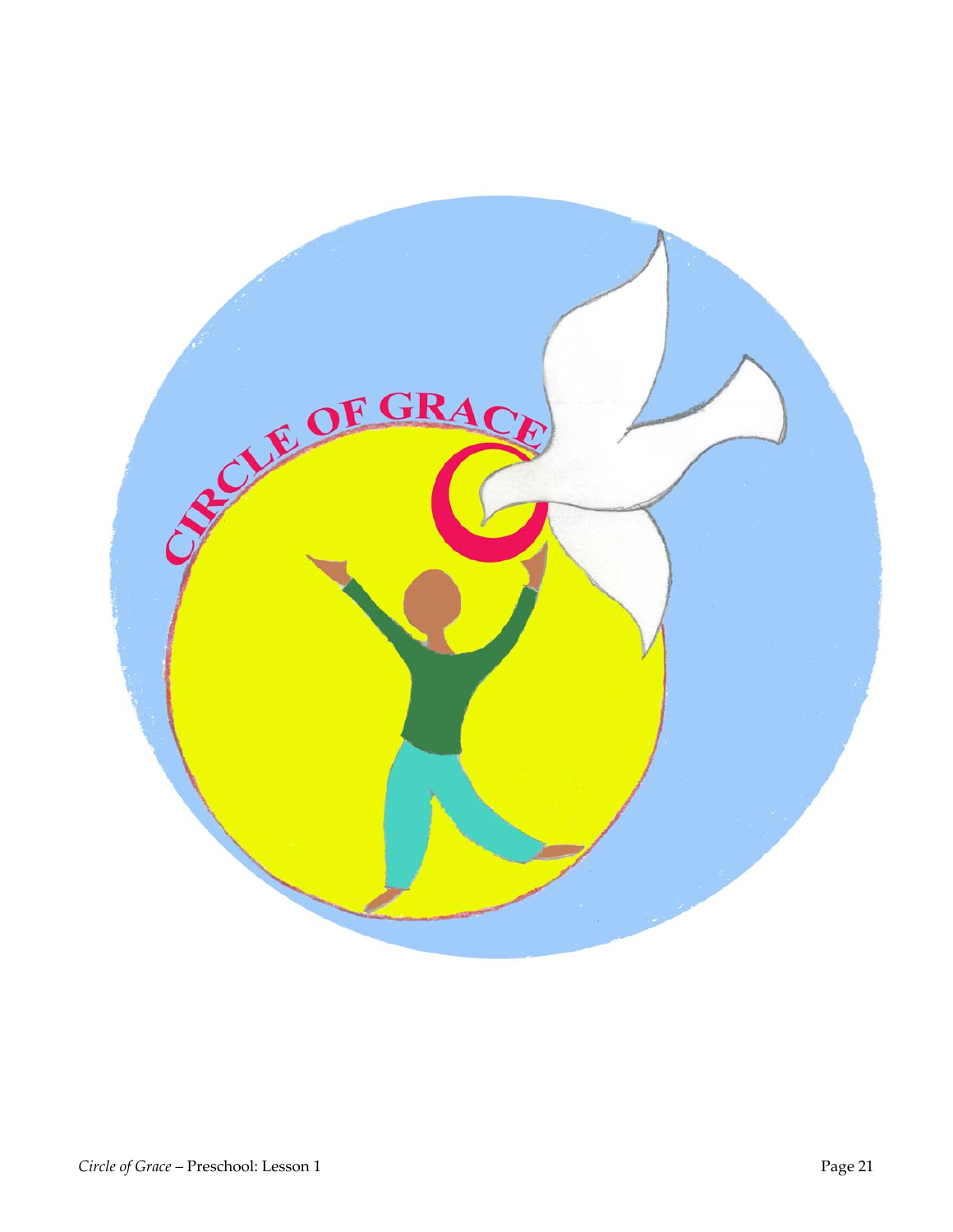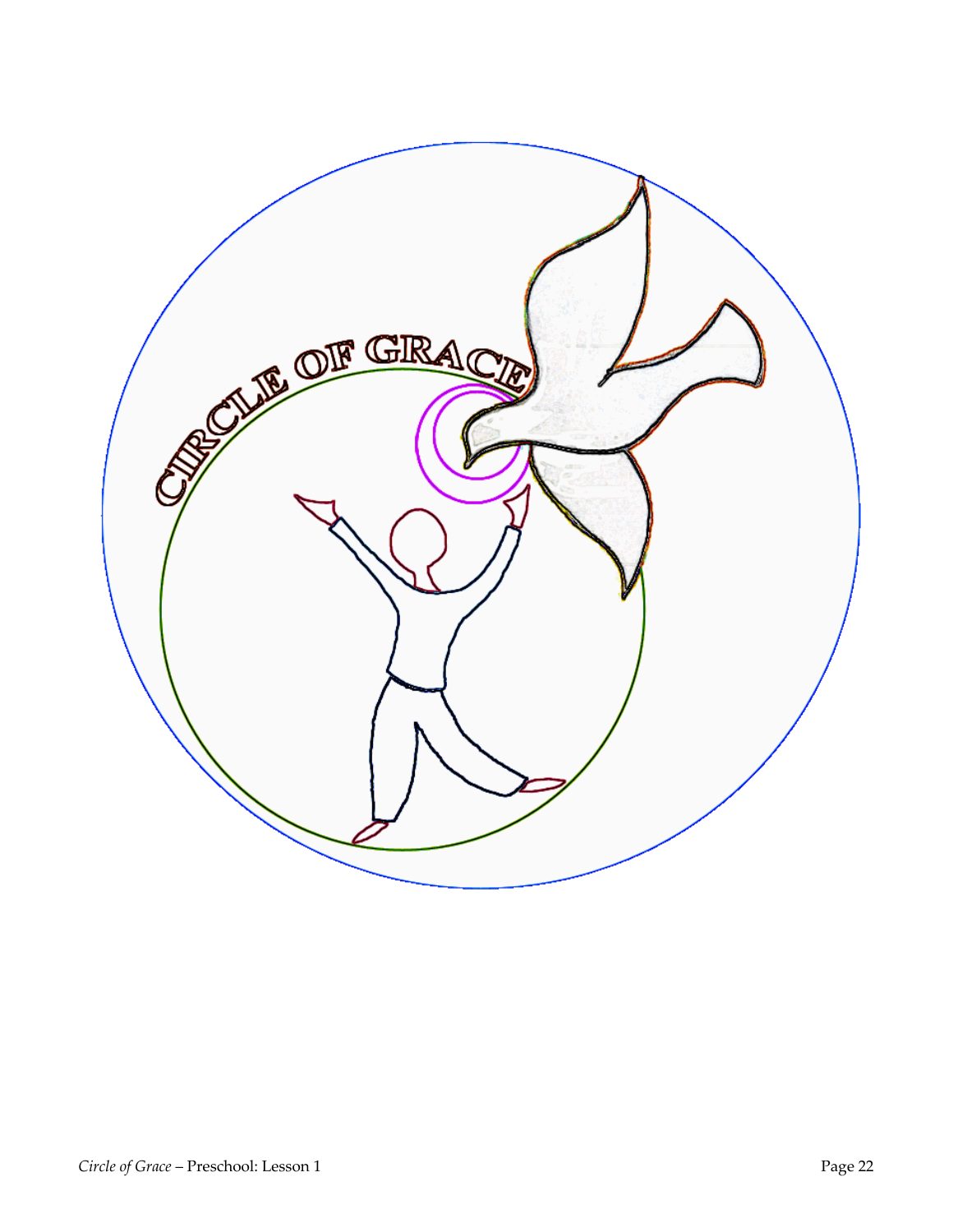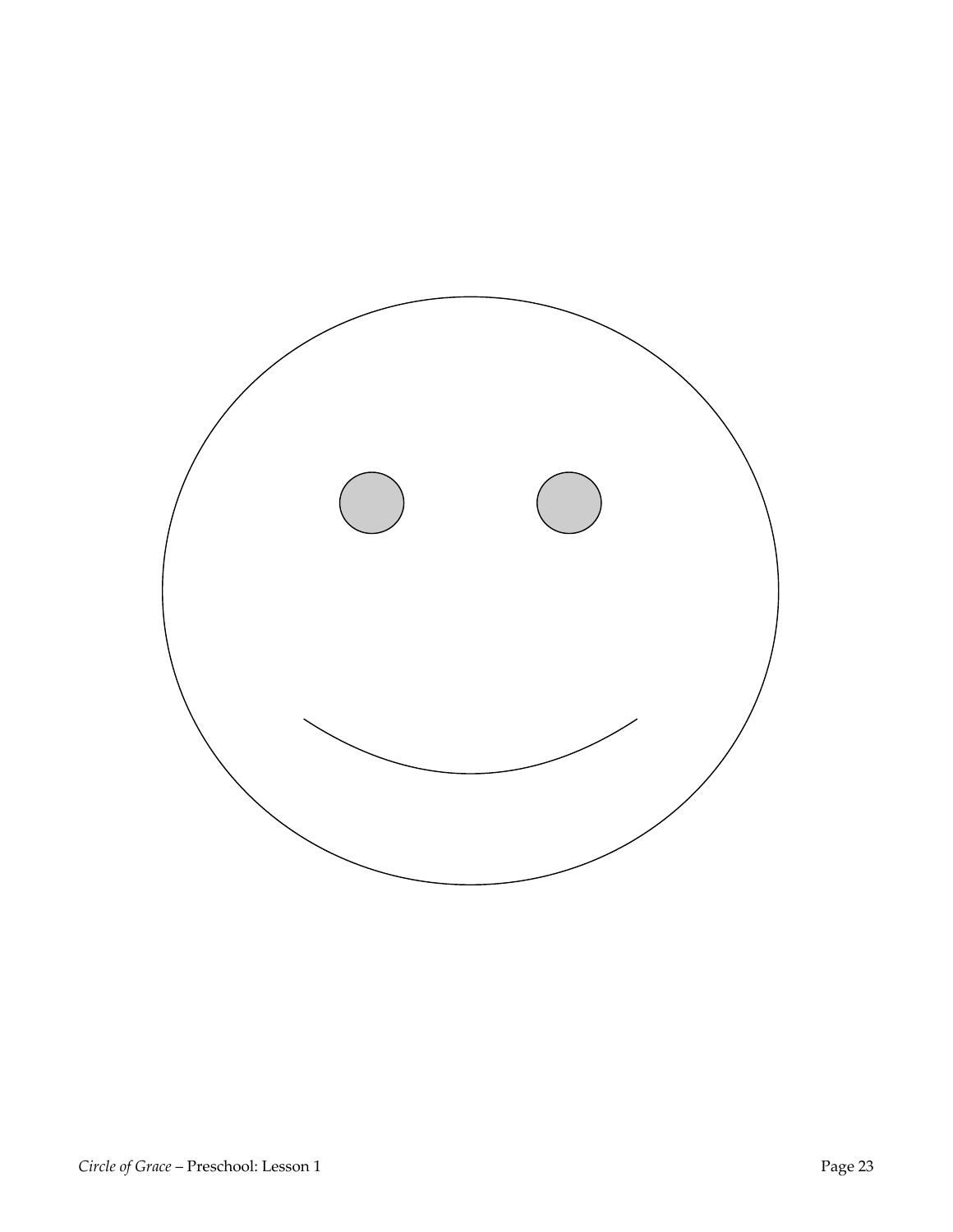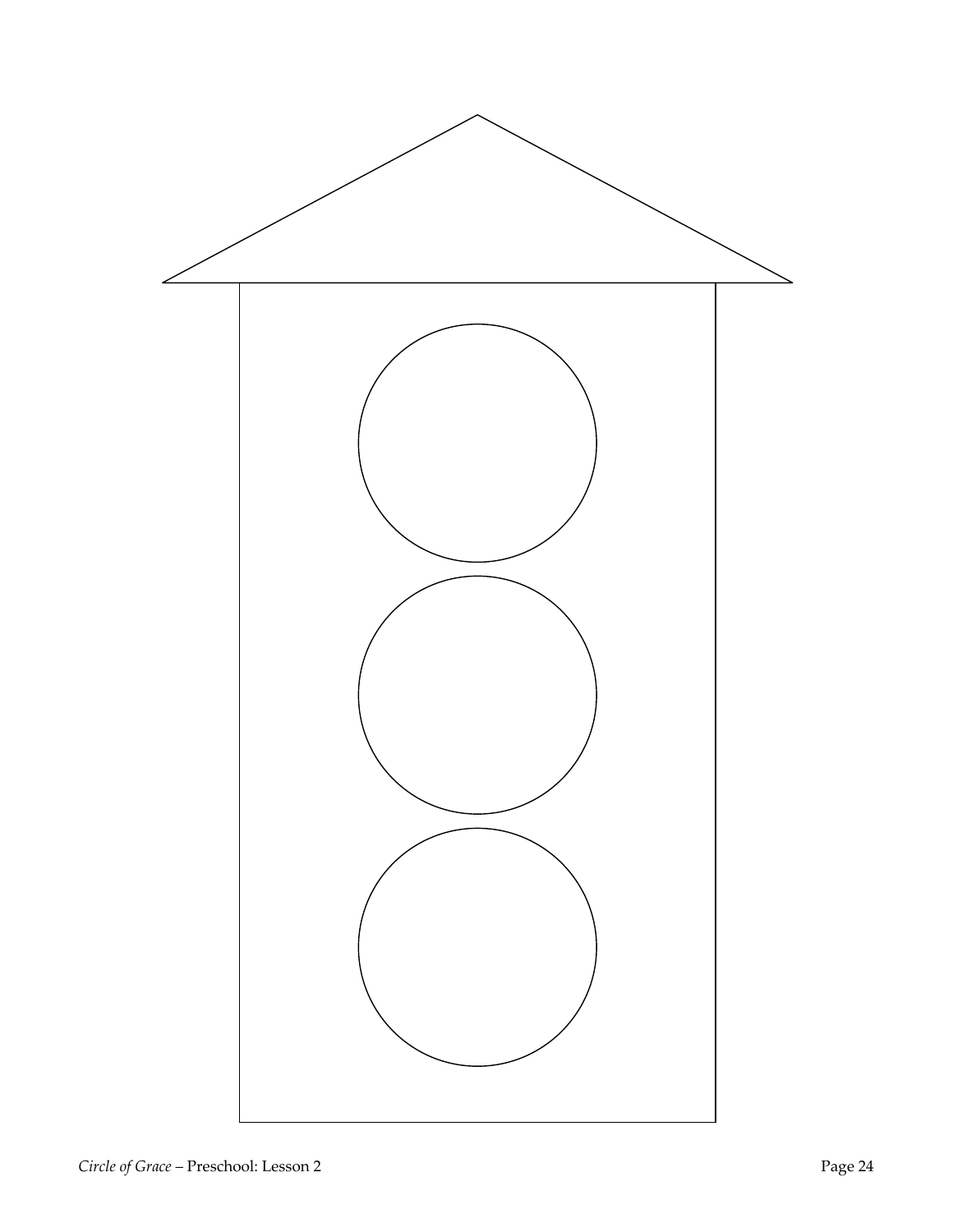**Feeling Faces Chart**



 $\mathbf{I}$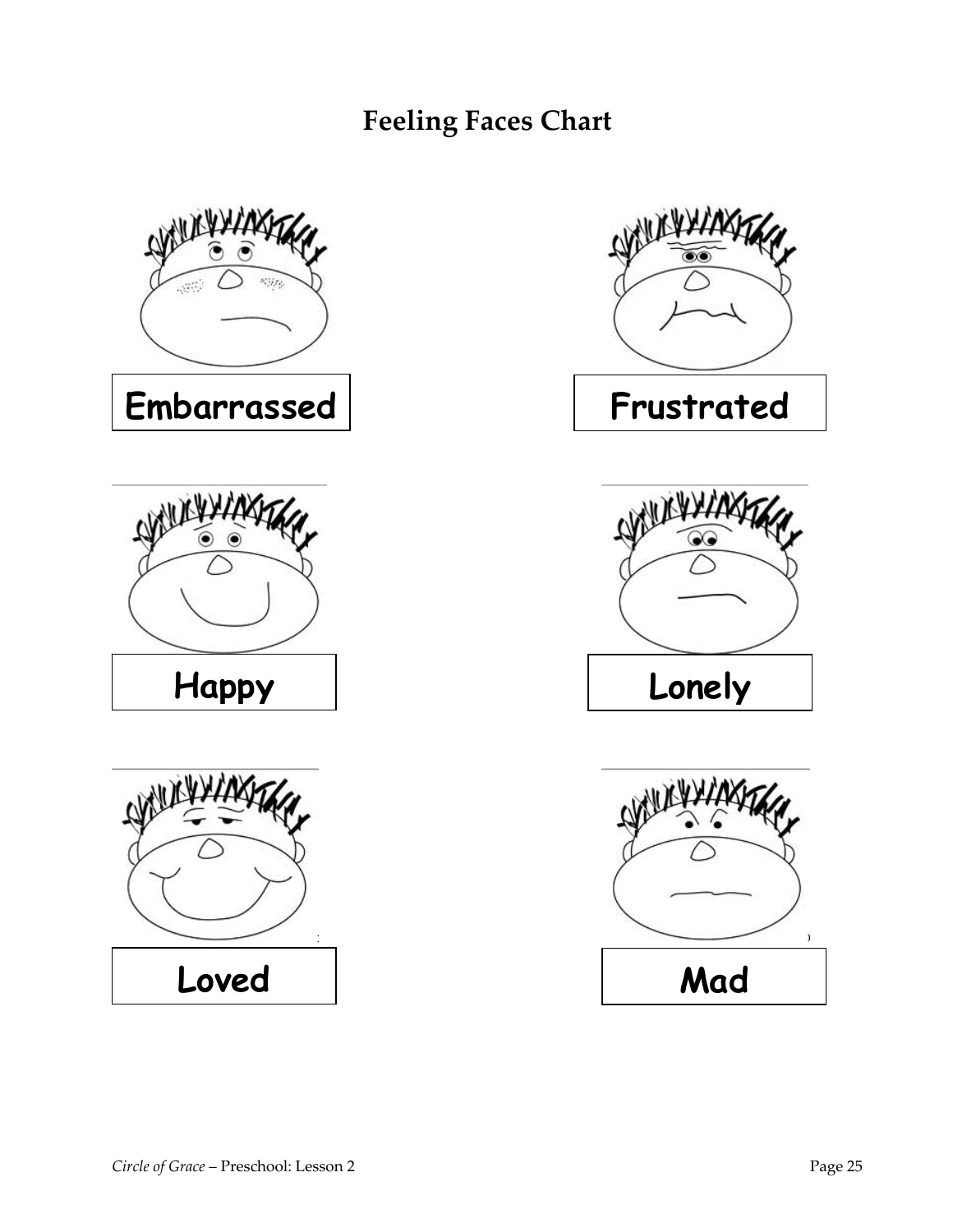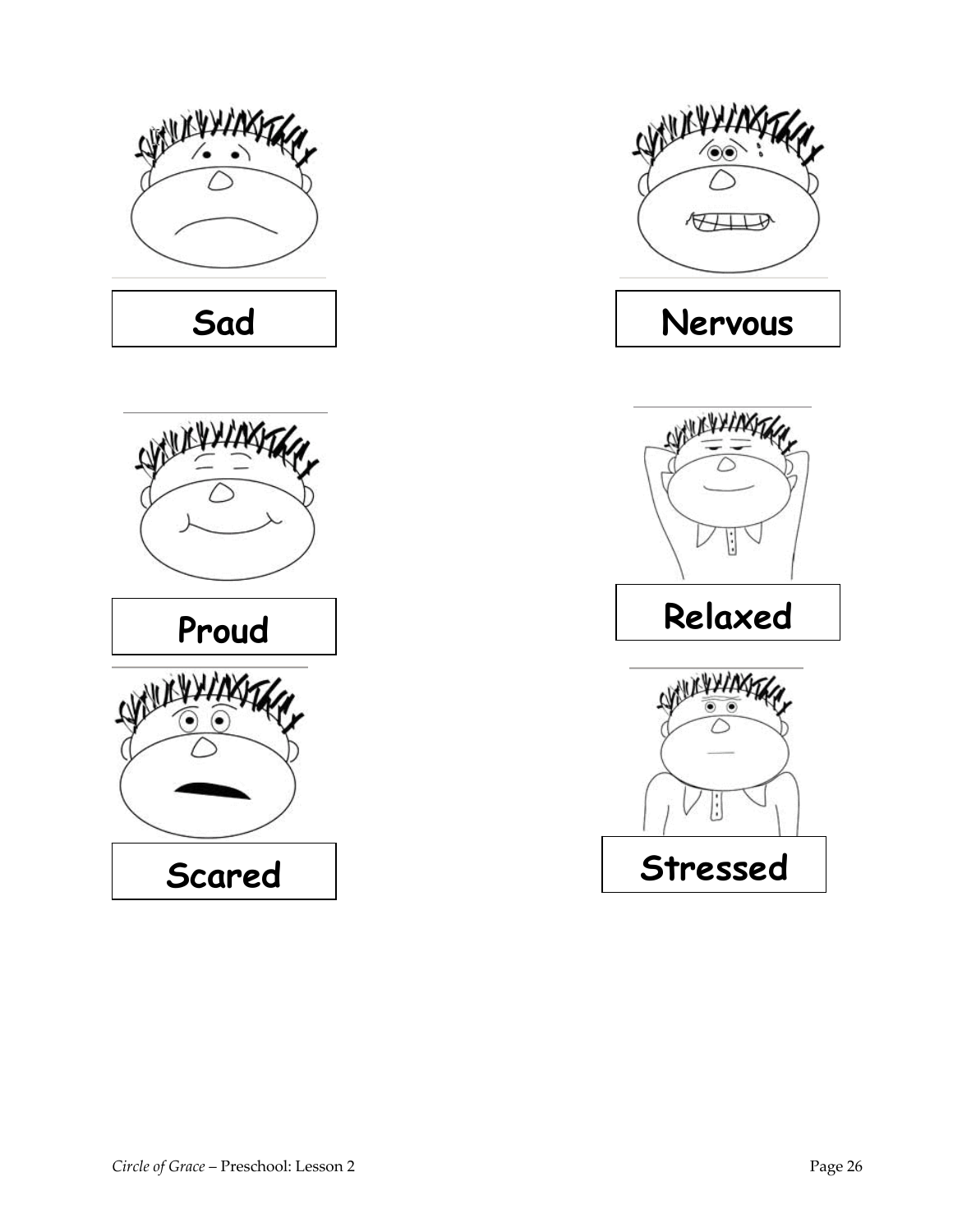**Feeling Faces Chart/No Labels**











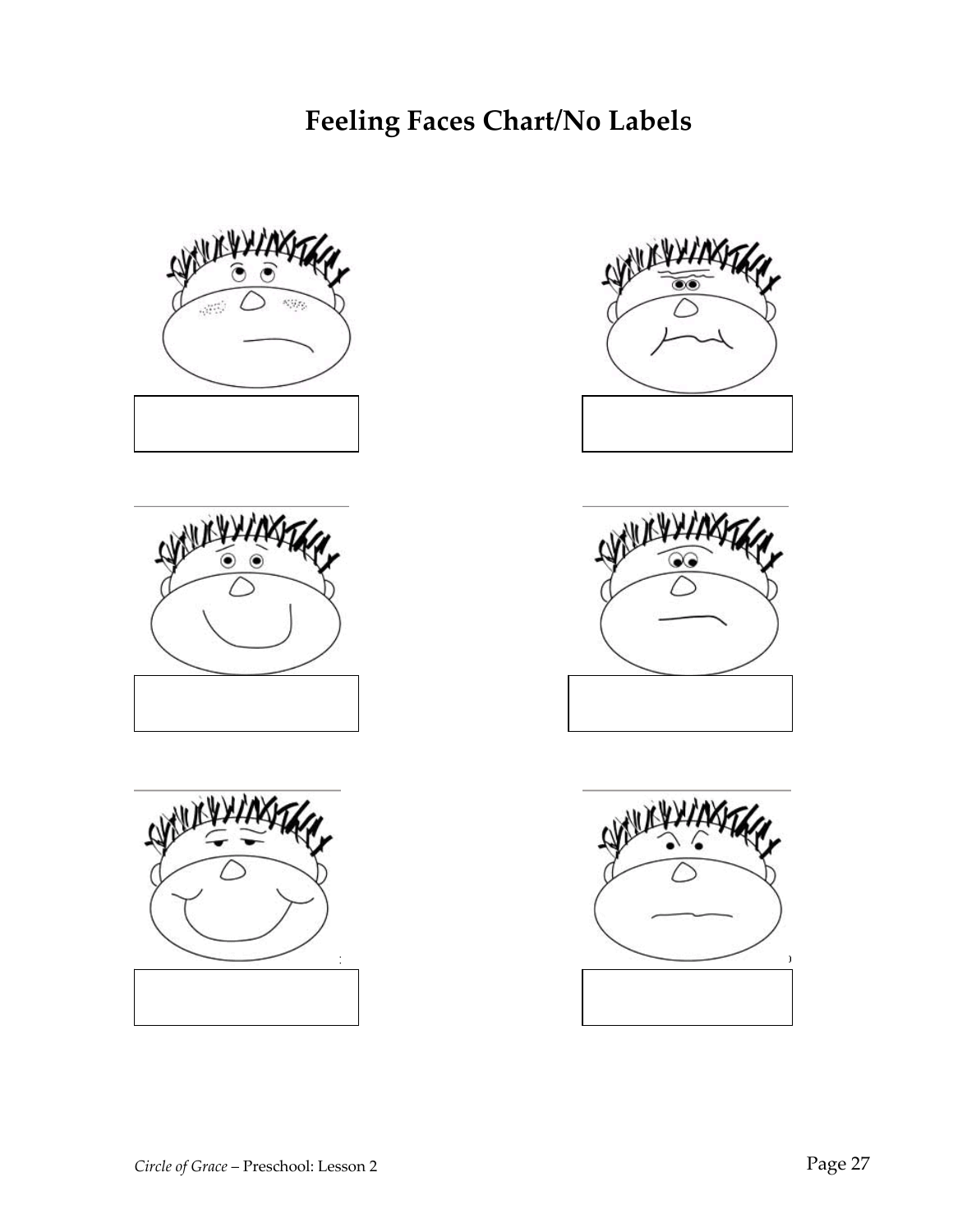



This material was developed by the Center on the Social and Emotional Foundations for Early Learning with<br>"rederal funds from the U.S. Department of Health and Human Services ,Administration for Children and Families<br>"(Co

We welcome your feedback on this *Training Module.* Please go to the CSEFEL Web site (<u>http://csefel.uiuc.edu</u>) or<br>call us at (217) 333-4123 to offer suggestions. ¶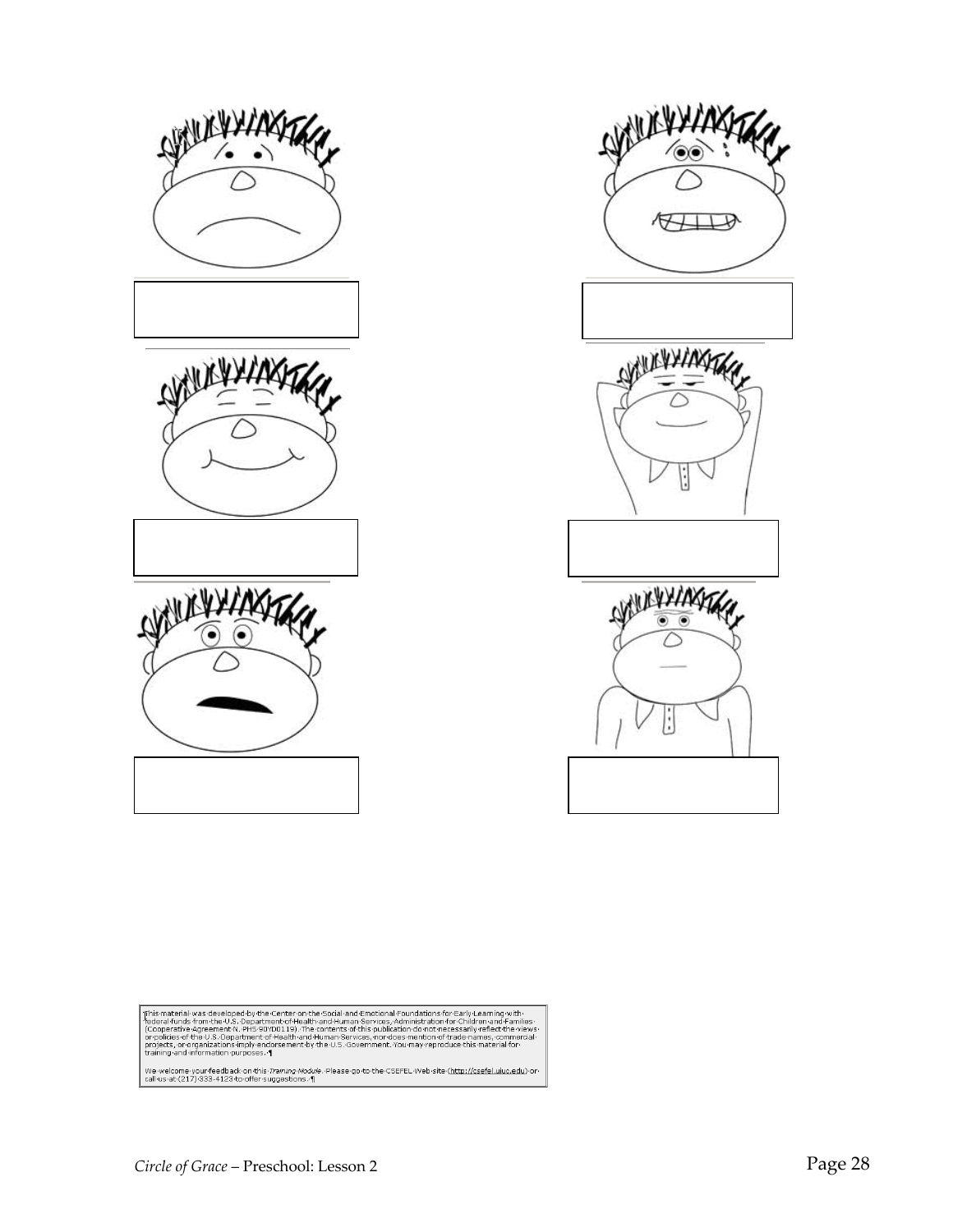# **Lesson 2 The Stoplight: Home Activity Sheet for Parents**

The goal of Lesson 2: The Stoplight - Feelings, Touch, and Secrets is to help children identify safe and unsafe situations/secrets. The children are now better able to understand that God does not want or cause bad things to happen to them, to understand that God is with them and for them even when they are hurting or sad. They are able to identify when someone comes into their *Circle of Grace*, and to recognize safe and unsafe touch in a person's *Circle of Grace*.

In this lesson, we use the analogy of a stoplight to connect a green signal with safe situations, a red signal with unsafe situations, and a yellow signal with situations in which a child might feel confused or unsure. Sometimes it is hard for a child to distinguish between the yellow and red situations. When that happens, children need to talk to someone they trust like their parents, leader, or other trusted adult. Learning to be more aware of these signals helps children recognize them as one of the main ways the Holy Spirit helps to guide us.

It is important for you as parents and guardians to reinforce this lesson at home with your child. You are encouraged to talk with your child about real situations in his or her everyday life and invite your child to identify whether the situations are green (GO AHEAD, this is safe), red (STOP, this is unsafe always talk to a trusted adult before acting), or yellow (BE CAREFUL, always talk to a trusted adult before acting).

Your support of the *Circle of Grace* Program is essential and very much appreciated as we strive to provide the safest possible environment for our children.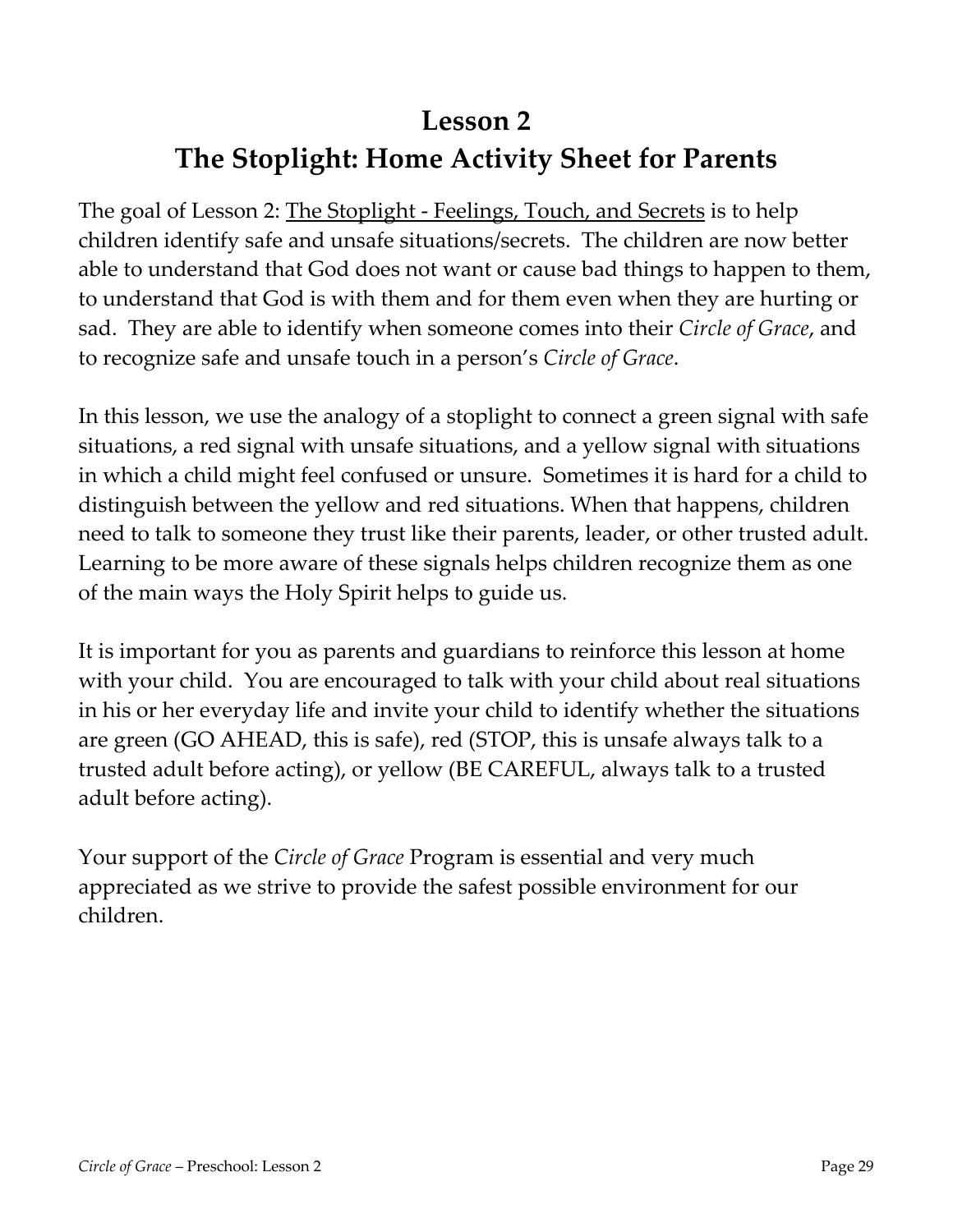## **Lesson 3**

# **The Trusted Adult: Home Activity Sheet for Parents**

The goal of Lesson 3: In this lesson, we ask children to name and draw a picture of trusted adults (in addition to their parents). Please ask your child to show you this drawing. If your child names someone you find inappropriate, please help him/her to identify someone else.

Please contact these individuals to let them know you and your child have identified them as trusted adults. This can be done in person, by phone, or a letter. (Letter‐writing is a fun activity you can do with your child.) Being identified as a trusted adult will most likely make them feel honored as well as alert them to your safety plan for your child.

Please have your child return the drawing with your signature as a confirmation for us that you received this information and discussed it with your child. Please call the parish, school, or religious education office if you have questions.

## **Thank you for your cooperation!**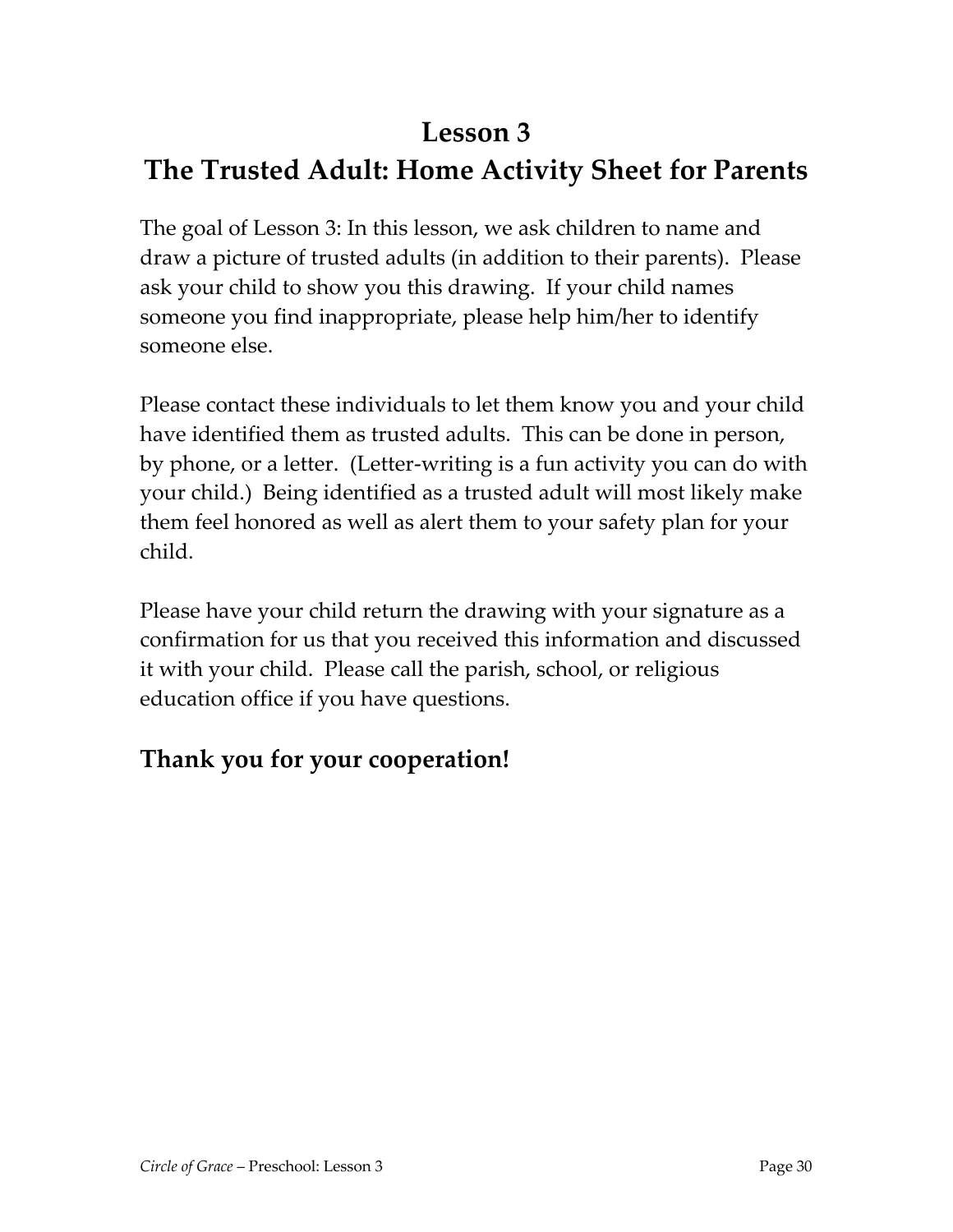# How to Ask for Help

١